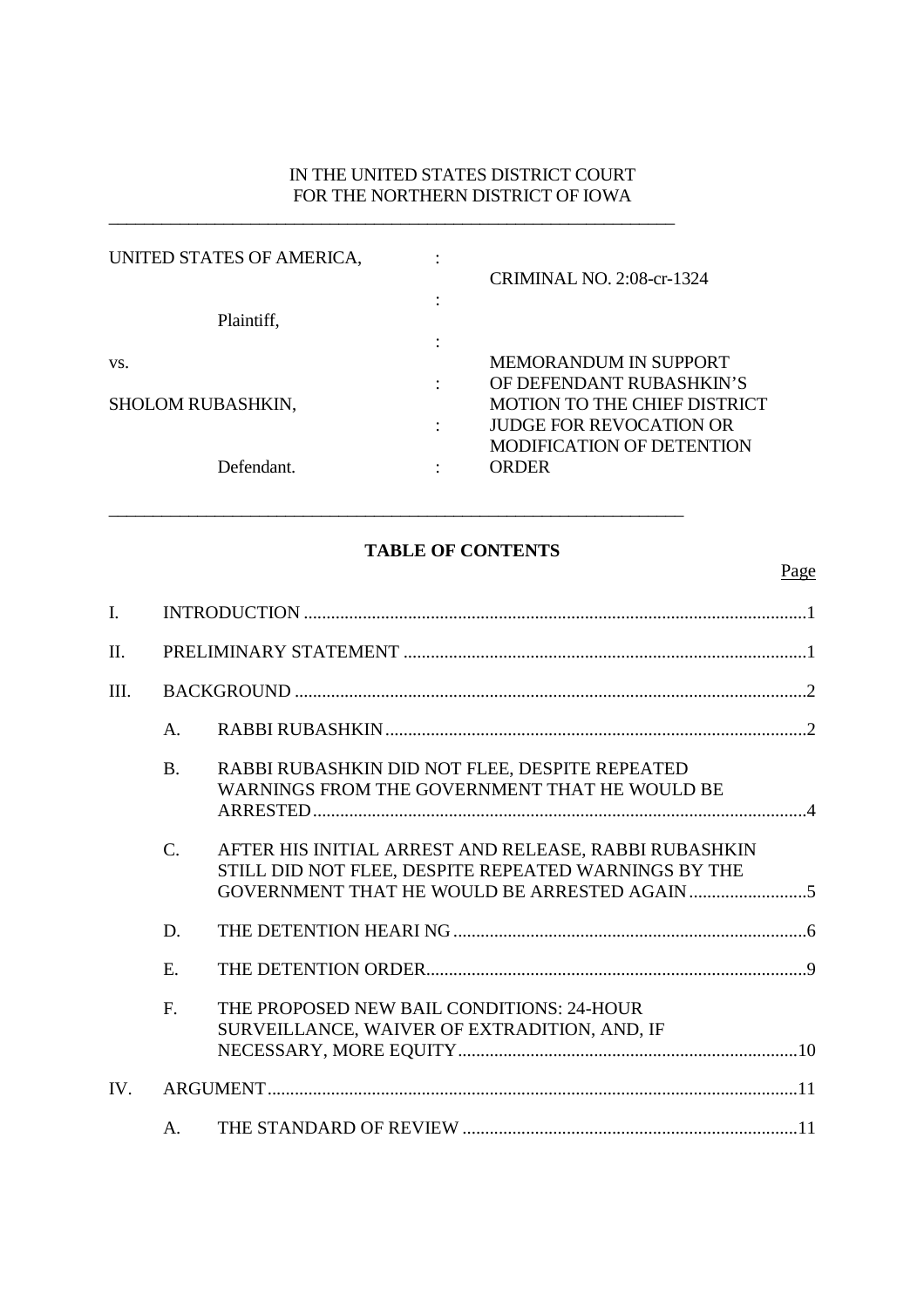|     | <b>B.</b> | WITH THE PROPOSED NEW BAIL CONDITIONS, SHOLOM |                |                                                                                                                   |  |  |
|-----|-----------|-----------------------------------------------|----------------|-------------------------------------------------------------------------------------------------------------------|--|--|
|     |           | 1.                                            |                | THE LEGAL STANDARDS UNDER THE BAIL REFORM ACT 11                                                                  |  |  |
|     |           |                                               | a.             | Bail Conditions Must "Reasonably Assure," but not                                                                 |  |  |
|     |           |                                               | $\mathbf b$ .  | The Bail Reform Act's Standards Point Strongly in Favor                                                           |  |  |
|     |           |                                               | C <sub>1</sub> | The Bail Cases Point Strongly in Favor of Sholom                                                                  |  |  |
|     | C.        |                                               |                | BECAUSE OF THE EXTRADITION TREATY WITH ISRAEL, THE<br>LAW OF RETURN CREATES NEITHER AN OPPORTUNITY NOR A          |  |  |
|     |           | 1.                                            |                | BACKGROUND: THE ISSUE OF ISRAEL AT THE<br>DETENTION HEARING AND IN THE DETENTION ORDER 16                         |  |  |
|     |           |                                               | a.             |                                                                                                                   |  |  |
|     |           |                                               | $\mathbf b$ .  |                                                                                                                   |  |  |
|     | D.        |                                               |                | BY INVOKING THE LAW OF RETURN, THE GOVERNMENT<br>VIOLATED SHOLOM RUBASHKIN'S RIGHT TO EQUAL                       |  |  |
|     |           | 1.                                            |                | BAIL IS SUBJECT TO EQUAL PROTECTION ANALYSIS 24                                                                   |  |  |
|     |           |                                               | a.             | Jews are a "Protected Class" for Equal Protection Purposes25                                                      |  |  |
|     |           |                                               | $\mathbf b$ .  | Because Jews are a Protected Class, any Judicial Rule that<br>Operates to Their Collective Disadvantage Must be   |  |  |
|     |           |                                               | $\mathbf{C}$ . | The Government's View that Jews Constitute Heightened<br>Bail Risks Because of the Law of Return Does Not Survive |  |  |
| IV. |           |                                               |                |                                                                                                                   |  |  |
|     |           |                                               |                |                                                                                                                   |  |  |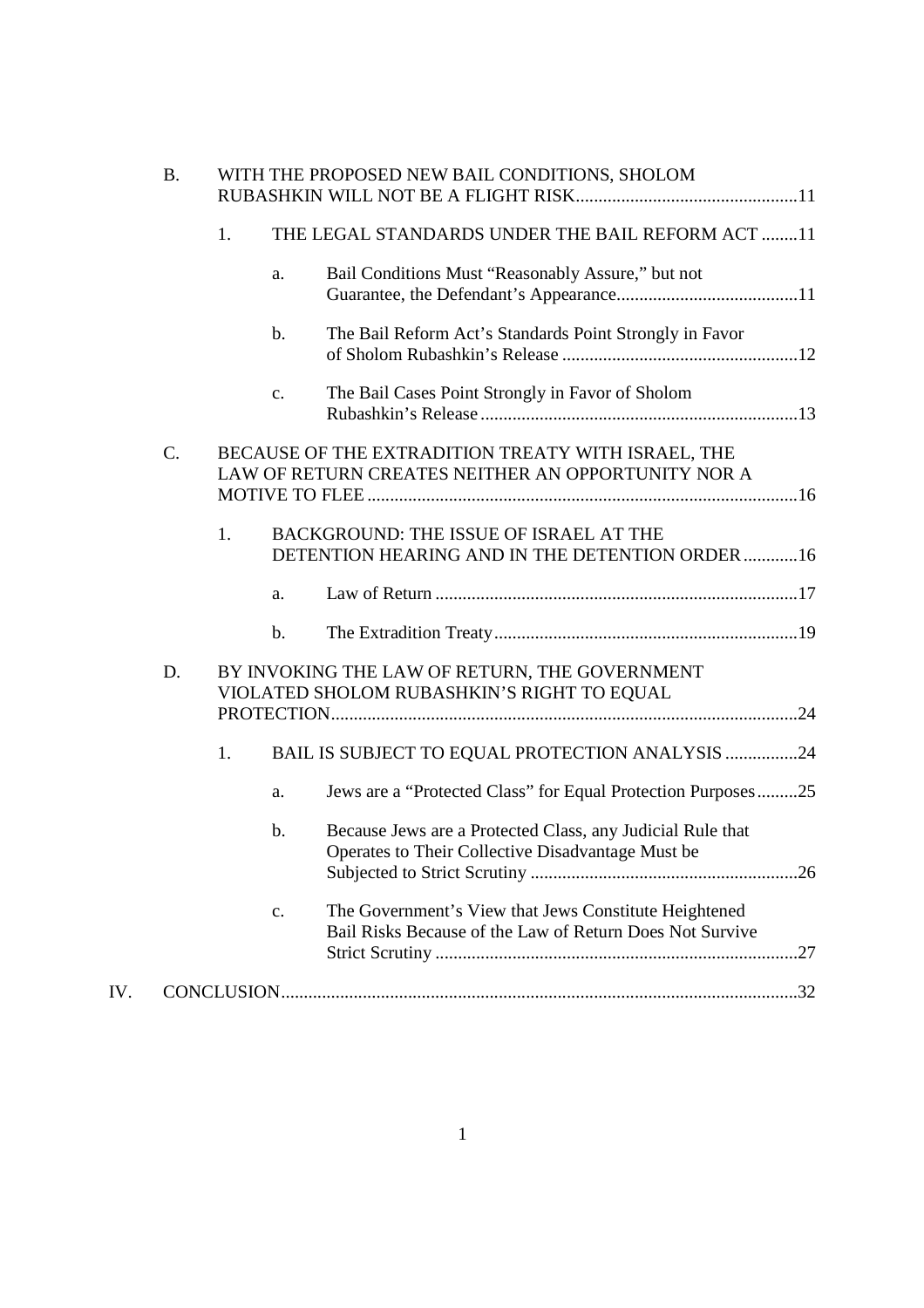### **MEMORANDUM OF LAW IN SUPPORT OF SHOLOM RUBASHKIN'S MOTION FOR REVIEW OF HIS DETENTION ORDER**

### **I. INTRODUCTION**

Pursuant to 18 U.S.C. § 3145(b) and Local Criminal Rule 5(a), Sholom Rubashkin, the Defendant, appeals to this Court, Linda R. Reade, United States District Judge, the Order of Detention (hereinafter "Detention Order") entered against him on November 20, 2008, by John S. Scoles, United States Magistrate Judge.

#### **II. PRELIMINARY STATEMENT**

On October 30, 2008, Sholom Rubashkin was arrested on criminal immigration charges and then released by the magistrate court on bail. *United States v. Sholom Rubashkin,* No. 08- MJ-00363 (JSS) (October 30, 2008). On November 14, 2008, he was arrested on bank fraud charges. *United States v. Sholom Rubashkin,* No. 08-MJ-00381 (JSS) (Nov. 14, 2008). When Sholom Rubashkin was presented on the second arrest, the government sought to detain him, claiming he was both a flight risk and a danger to the community. After holding a detention hearing on November 19, the Magistrate Judge issued a written Detention Order rejecting the government's contention that Sholom Rubashkin was a danger to the community, but detaining him for risk of his flight to Israel. Detention Order at  $11<sup>1</sup>$ 

On December 5, 2008, Sholom Rubashkin filed a motion for reconsideration with Magistrate Judge Scoles. With the additional bail conditions proposed by Sholom Rubashkin in that motion, there now exist a package of proposed bail condition that "more than "reasonably assure," 18 USC § 3142(c), Sholom Rubashkin's presence.

Although Magistrate Judge Scoles has not yet had time to consider the motion for

<sup>1</sup> On November 20, 2008 both the immigration charges and the bank fraud charges were incorporated into one indictment, the Second Superseding Indictment in *United States v. Sholom Rubashkin, et. al*., 08-Cr-1324-LRR.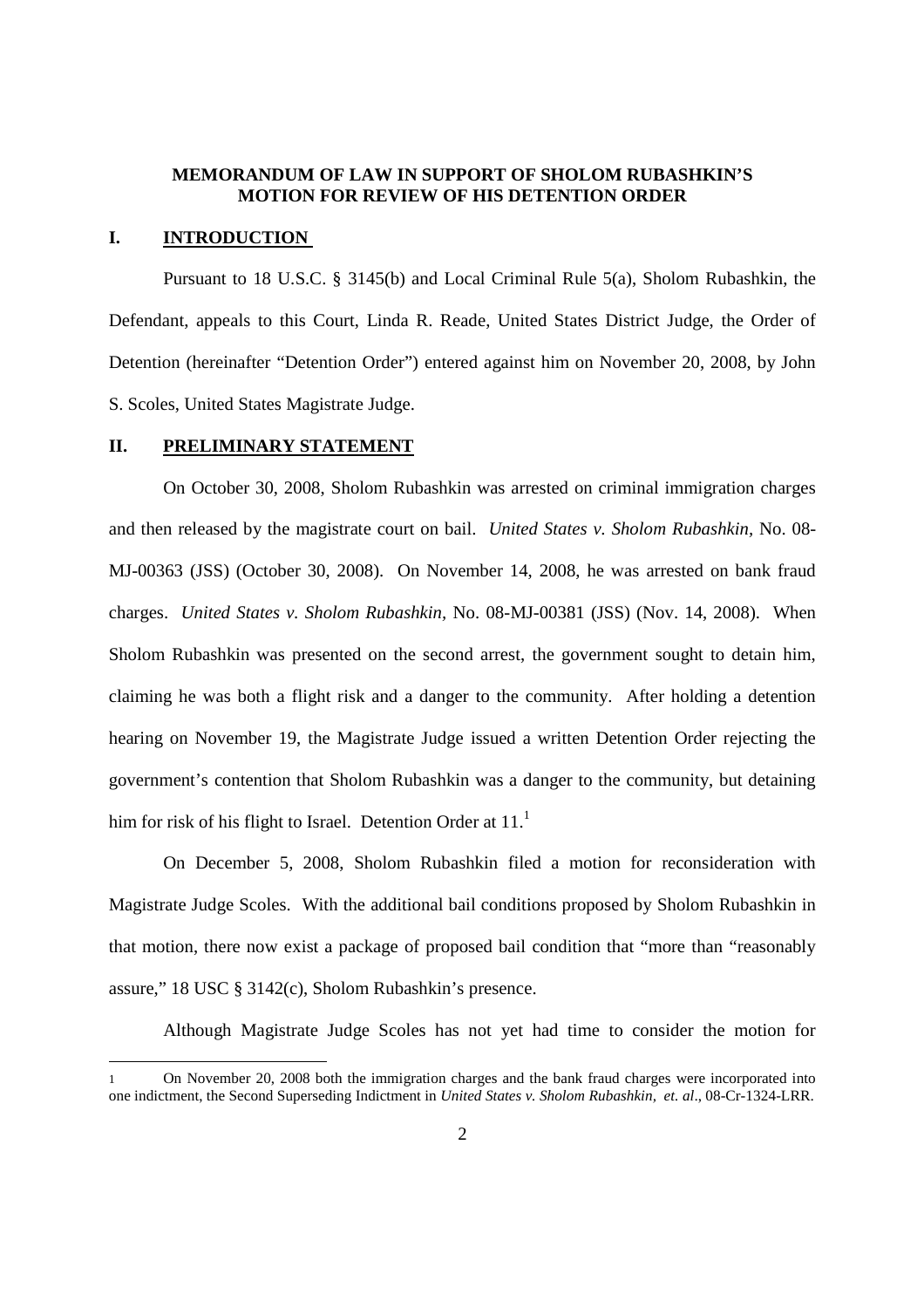reconsideration, Sholom Rubashkin now files this appeal pursuant to 18 USC § 3145(b) for review of Magistrate Judge Scoles Detention Order. Local Criminal Rule 5(a) requires that absent good cause shown, the appeal to this Court from the Detention Order must be filed within ten court days of the detention order (i.e., by today, December 8, 2008), Consequently, to comply with that deadline, Sholom Rubashkin files this appeal but at the same time respectfully requests that this Court first allow Magistrate Judge Scoles an opportunity to rule on the motion for reconsideration.

If and when it becomes necessary for this Court to turn to this appeal, the Court will see that Sholom Rubashkin's bail package has offered an extraordinary bail package, including: house arrest; 24 hour armed guard security with monitoring; \$10 million or more in equity (from over 35 homes that will be forfeited should he flee); \$225,000 in cash; waiver of extradition; and surrender of all the family's passports. Thus, for the reasons set forth below, he should be released.

### **III. BACKGROUND**

#### **A. RABBI RUBASHKIN**

Sholom Rubashkin is a 49 year-old citizen of the United States born in Brooklyn, New York. He has no prior criminal record and he does not have any history of violence or drug abuse. He is married and the father of 10 children, all of whom reside in the United States, and eight of whom reside in Postville, Iowa, with or near Sholom Rubashkin and his wife. By all accounts he is a family man. "He is particularly devoted to his 15 year old son who suffers from physical and mental disabilities and is particularly reliant on his father." Detention Order at 7. According to the son's doctor, the disabled son's bond is especially strong with his father, and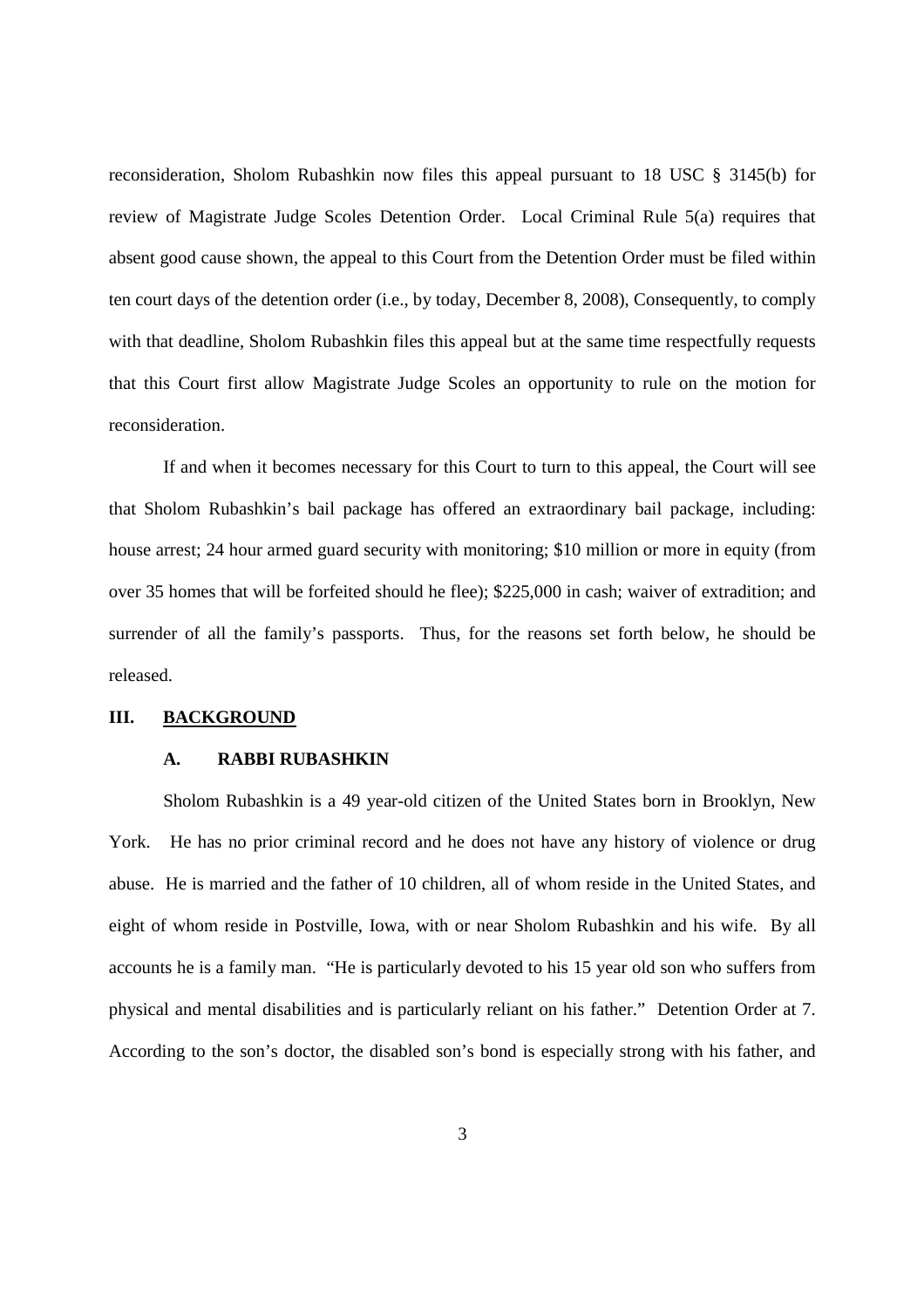his father is the primary caregiver. DX2 (Letter of Dr. Mordechai Lederman).<sup>2</sup> The doctor, who has known the family for years, expressed his view to the Court that Rabbi Rubashkin would not flee and abandon this son who is so in need of his father's care. *Id*.

Sholom Rubashkin has lived and worked in Postville, Iowa, for over 15 years, having served as the chief executive officer of the family meatpacking business, Agriprocessors, Inc., which has maintained a considerable economic and employment presence in the Postville area.

But his ties go far beyond Agriprocessors. Sholom Rubashkin is an active member of his respective commercial, secular, and religious communities, and is the backbone of the Jewish community that has settled in Postville. He was instrumental in establishing the infrastructure necessary to attract Jewish workers to the area, who in turn support the local economy. Detention Order at 7. He helped bring members of the Jewish community to the town, and he founded the lower school, the high school and the synagogue. He is such a central figure in the community that he recently added a second dining room to his house of sufficient size to host Postville's entire Jewish community at his home at once. As a reflection of his role in the community, some 275 friends—Jews and non-Jews—submitted letters to the Court describing their relationship with Sholom Rubashkin and expressing confidence in his commitment to show up in Court as required. DX5 (Letters from the Community).

Significantly, Sholom Rubashkin is not an Israeli citizen and has no bank accounts, property or other assets in Israel. He does not have an Israeli passport or visa. His wife, children and parents all reside in the United States and are all U.S.—not Israeli—citizens. The only contact with Israel that the government demonstrated in the hearing was a hotel receipt from

<sup>2</sup> All numbered exhibits herein referenced were submitted to the Magistrate Court at the November 19, 2008, Arraignment and Detention Hearing.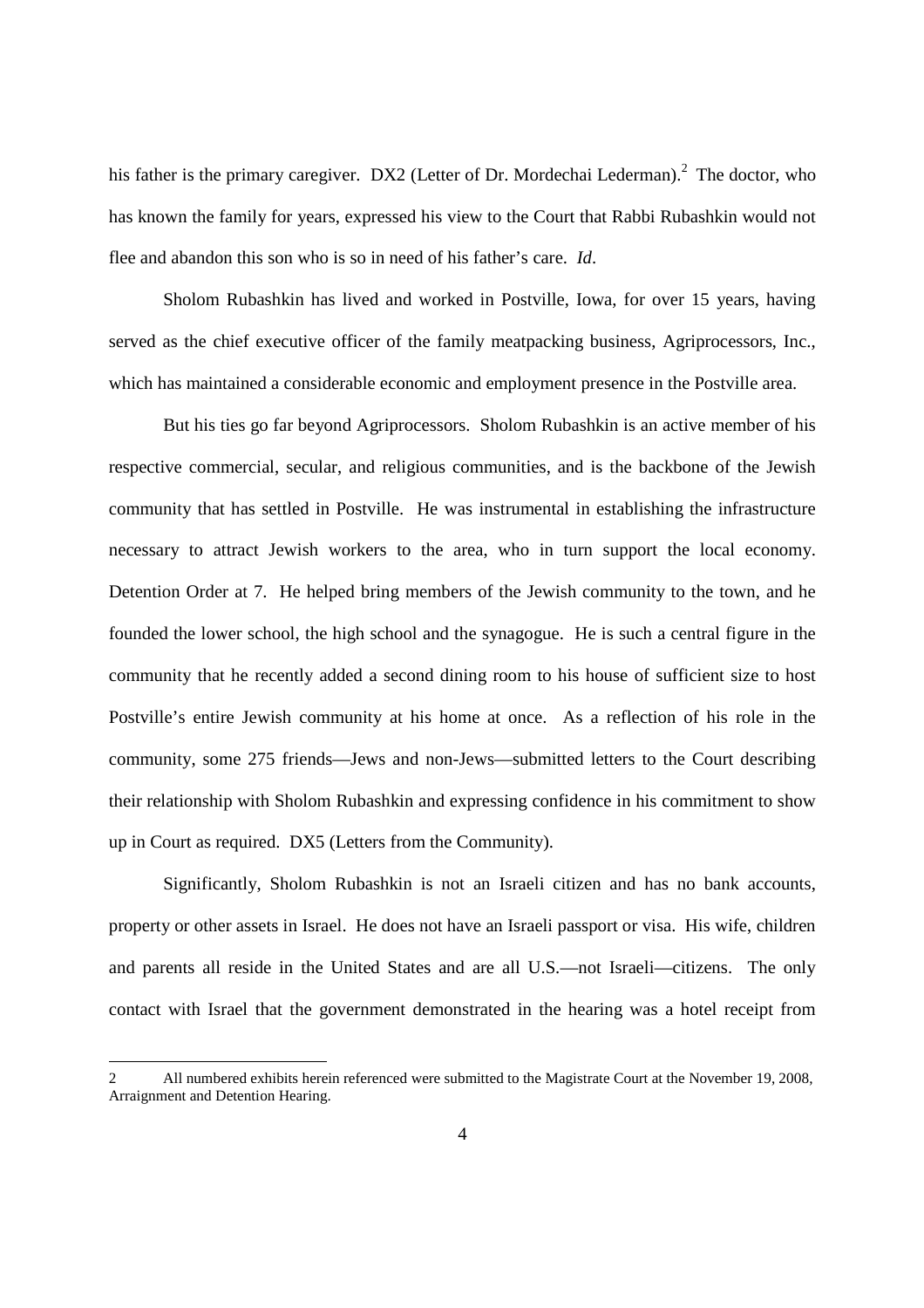Israel found in the Rubashkin home during the execution of a search warrant. Tr.  $26<sup>3</sup>$ . . The receipt reflects a short visit to Israel by Rabbi Rubashkin almost a year ago. *See* Detention Order at 6, 10; GX24 (Photo of Receipt).  $4\overline{ }$ 

## **B. RABBI RUBASHKIN DID NOT FLEE, DESPITE REPEATED WARNINGS FROM THE GOVERNMENT THAT HE WOULD BE ARRESTED**

Starting in May 2008, the government made clear to Sholom Rubashkin again and again that he was about to be charged with a variety of serious criminal charges, yet Sholom Rubashkin never fled. For example, on May 12, 2008, agents of the Department of Homeland Security, Immigration and Customs Enforcement ("ICE") executed a search warrant at on the headquarters of Agriprocessors, Rabbi Rubashkin's place of business. Detention Order at 1-2. He did not flee.

Later in May, the government sent Sholom Rubashkin a letter indicating that he was a target in the immigration investigation. DX3 (May 20, 2008, Letter from Matt M. Dummermuth). The next day the government sent him a letter indicating he was also a target in a bank fraud investigation. DX3 (May 21, 2008, Letter from Matt M. Dummermuth). Still Sholom Rubashkin did not flee. In September, the government sent a letter to counsel for Rabbi Rubashkin, indicating that Sholom Rubashkin was being investigated not only on immigration and bank fraud charges, but a host of other charges as well, including money laundering and RICO. DX3 (Sept. 18, 2008, Letter from Matt M. Dummermuth). Still, he did not flee.

<sup>3 &</sup>quot;Tr." refers to the transcript of the detention hearing before Magistrate Judge Scoles on November 19, 2008, in United States v. Sholom Rubashkin, No. 08-MJ-00381(JSS).

<sup>4</sup> Millions of Americans have visited Israel. Roughly 541,000 Americans visited Israel in 2007 alone, *see* Tourist Arrivals by Country of Residence/Citizenship, Israeli Central Bureau of Statistics, http://www1.cbs.gov.il/shnaton59/st23\_05.pdf, and over 331,000 Americans have visited Israel in the first half of 2008. Danny Sadeh, Ynet.com News, Iranian, Iraqui tourists visit Israel too, July 24, 2008, http://www.ynet.co.il/english/articles/0,7340,L-3572684,00.html.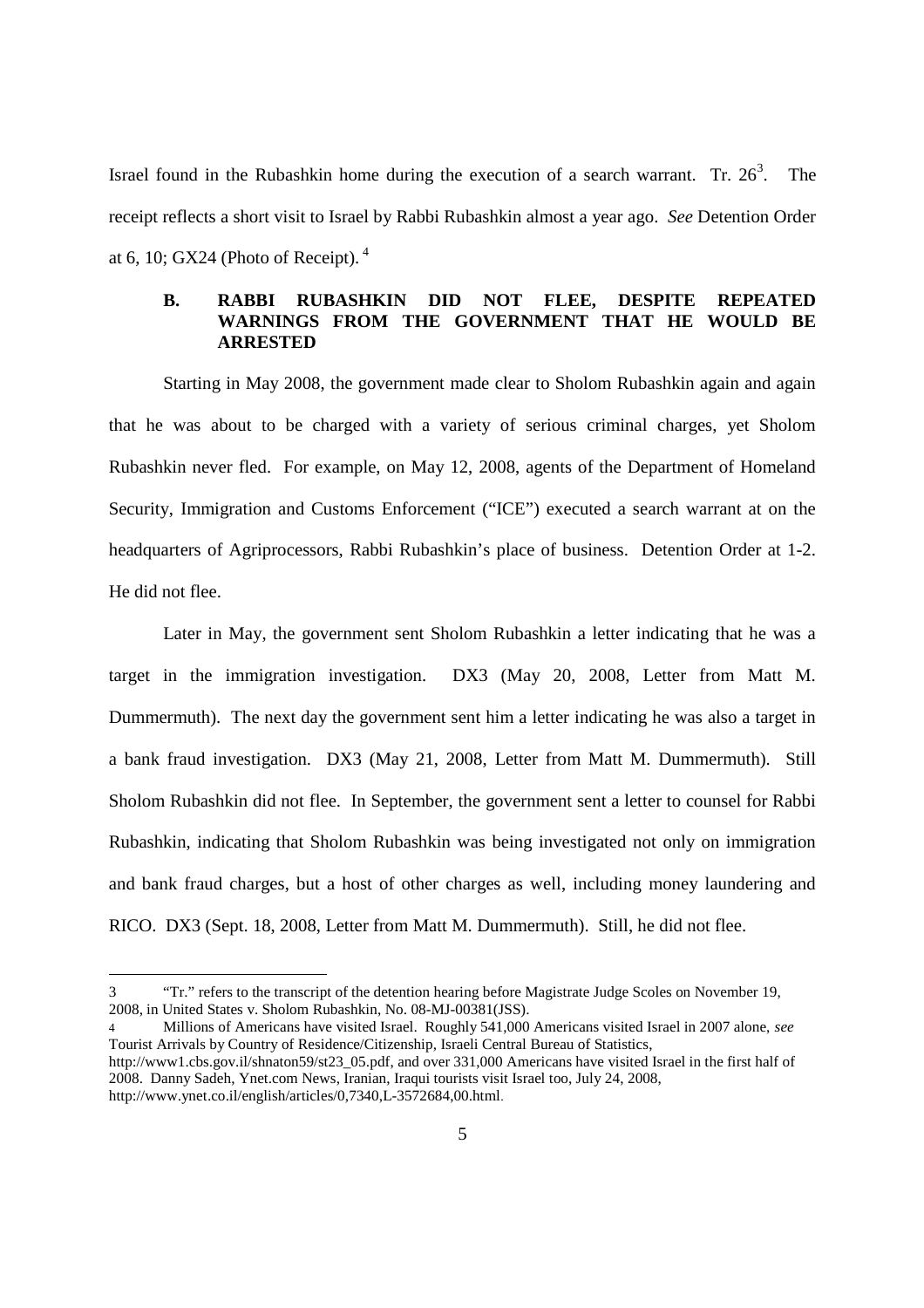In October, Sholom Rubashkin traveled to Canada for a few days. Detention Order at 10. He had a valid passport and was under no travel restrictions. Of significance to this appeal is the fact that he returned; he did not take advantage of the opportunity while abroad to flee the inevitable criminal charges. *See id.* On October 30, 2008, shortly after his return, Sholom Rubashkin was arrested on criminal immigration charges. With the agreement of the government, the Court ordered that Sholom Rubashkin be released subject to G.P.S. electronic monitoring, surrender of his passport and that of his wife, and a \$1,000,000.00 bond with \$500,000.00 secured by a surety acceptable to the government. *Id.* at 3.

## **C. AFTER HIS INITIAL ARREST AND RELEASE, SHOLOM RUBASHKIN STILL DID NOT FLEE, DESPITE REPEATED WARNINGS BY THE GOVERNMENT THAT HE WOULD BE ARRESTED** *AGAIN*

The events leading up to the bank fraud arrest reinforce the conclusion that Sholom Rubashkin is not a flight risk. Simultaneously with the filing of the initial Criminal Complaint, on October 30, 2008, Sholom Rubashkin was sued by First Bank Business Capital, Inc. in connection with a \$35,000,000.00 revolving line of credit extended by the Bank to Agriprocessors, Inc. Then, on November 4, 2008, Government agents executed a second search warrant at Agriprocessors, Inc., this time searching for evidence of the alleged bank fraud described in the civil complaint. Detention Order at 3-4. Notwithstanding his awareness of the civil complaint, the November 4 search, the earlier target letters, and the government's continuing investigation, Rabbi Rubashkin still did not flee.

On November 14, 2008, the Government filed a Criminal Complaint charging Sholom Rubashkin with bank fraud. *Id*. at 6; GX1 (Complaint). He was arrested on the same day, and the government searched his home pursuant to a search warrant. Detention Order at 6.

#### **D. THE DETENTION HEARING**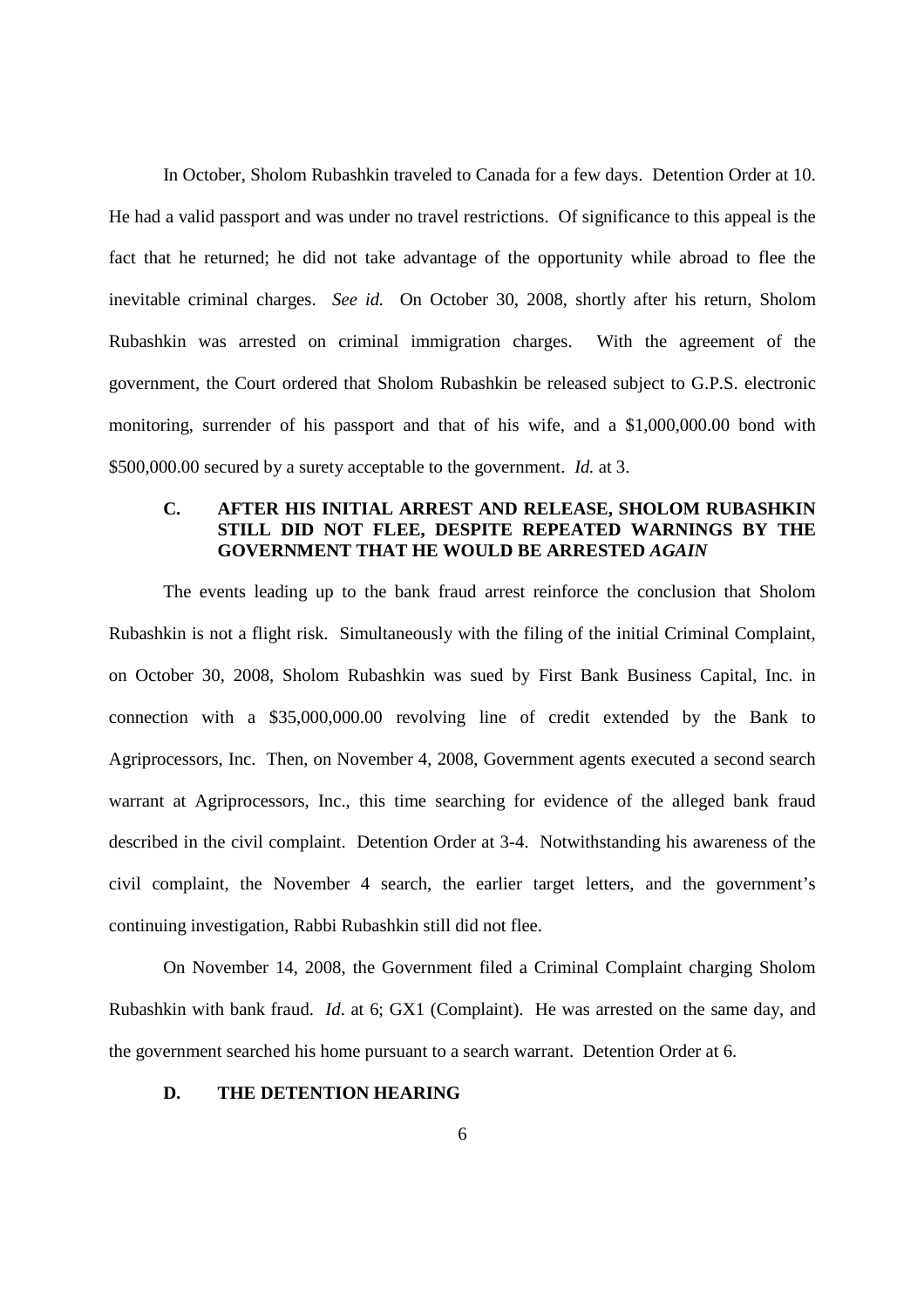On November 19, 2008, the Court conducted a detention hearing. Most of the government's argument concentrated on demonstrating the weight of its evidence on the bank fraud charges.<sup>5</sup> It then sought to prove—ultimately unsuccessfully—that Sholom Rubashkin was a danger to the community because, if released, he would allegedly tamper with evidence.

With respect to the central issue of this appeal—risk of flight—the prosecution pointed to the following: that in the course of the November 14 search of the home, the ICE agents claimed to have found roughly \$20,000 in cash; that much of the cash was in a tote bag of valuables in the master bedroom closet which also contained the passports of the children and the birth certificate of the Defendant; some of the cash was in a travel pouch; that there were adjacent lock boxes available for storage of valuables that were empty, implying that the Defendant was getting ready to go; and that there was the one hotel receipt from Israel, reflecting a short stay in December 2007. *See* Detention Order at 6, 10; GX24 (Photo of receipt). In an effort at guilt by association, the prosecution proved through hearsay newspaper reports that two other defendants, former supervisors at Agriprocessors, fled after the search. *See* Tr. at 21-22. One of the supervisors was a Muslim with Israeli citizenship, whom the government suspected to have fled to Israel via Canada. *Id*. at 27-28. The government intimated that because that Israeli citizen fled, presumably to Israel, that Sholom Rubashkin was also likely to flee to Israel. *Id.*

The prosecution also introduced a copy of Israel's Law of Return, which gives Jews who move to Israel the right to automatic citizenship. *Id*. at 27; GX28 (Israel Law of Return). But the prosecution did not demonstrate that Rabbi Rubashkin had planned to exploit any opportunity

<sup>5</sup> While relevant, the weight of the evidence is not the most important factor in analyzing risk of flight. *See United States v. Friedman*, 837 F.2d 48 (2nd Cir. 1988) ("we have required more than evidence of the commission a serious crime and the fact that a potentially long sentence to support a finding of a risk of flight"); *United States v. Motamedi*, 767 F.2d 1403, (9th Cir. 1985) (the weight of evidence against the defendant is the least important factor).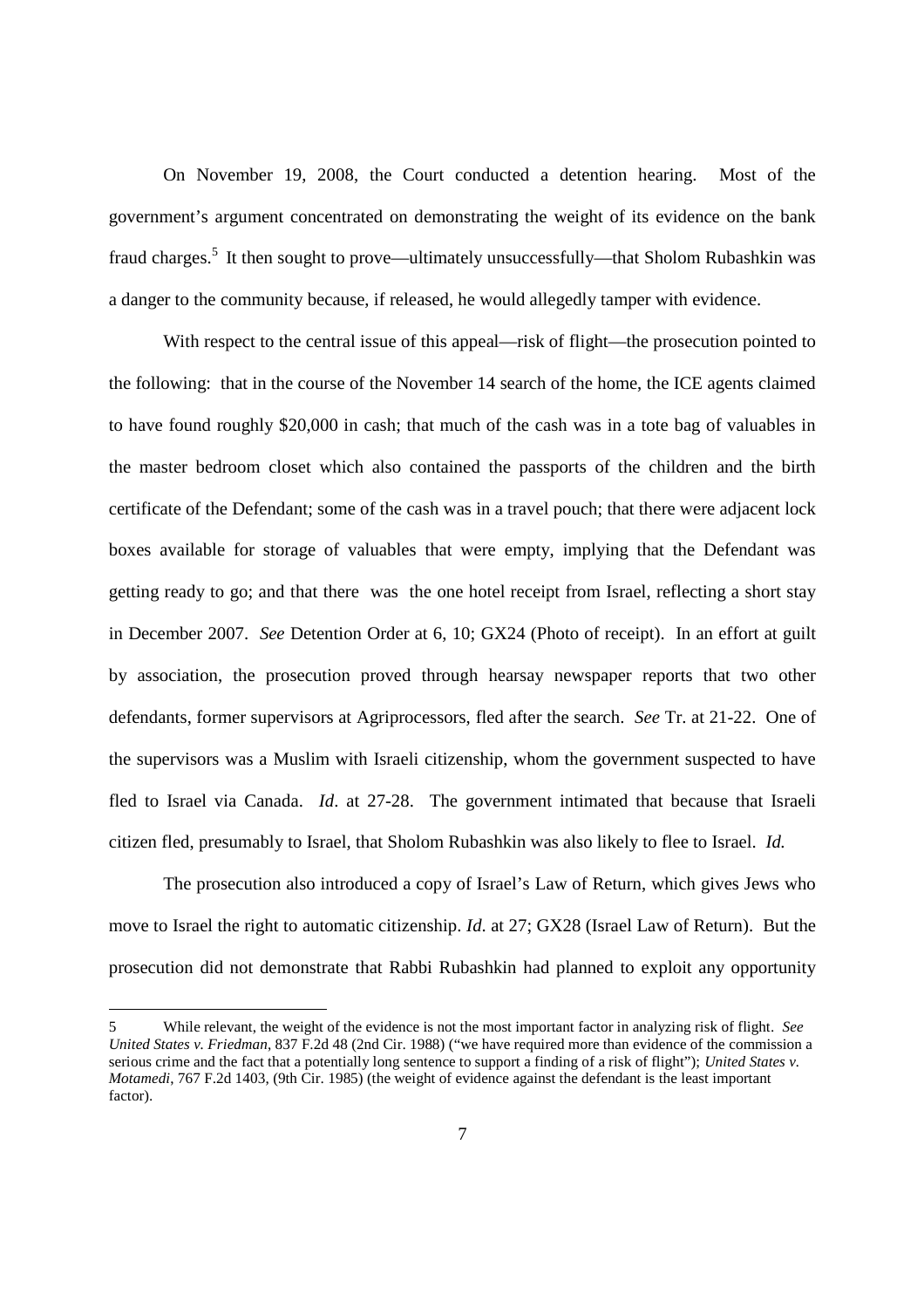presented by the Law of Return, nor did the prosecution demonstrate that Jews are more likely to flee because of the Law of Return. The prosecution then essentially argued that because the former Agriprocessor supervisor may have fled to Israel, and because Israel had a Law of Return under which Sholom Rubashkin could also obtain Israeli citizenship, that he too was a risk of flight to Israel. *Id*. at 27.

On the defense case, the defense demonstrated at great length Sholom Rubashkin's extensive family and community ties, particularly those to his disabled son. *See id.* at 32-42. The defense also showed that Sholom Rubashkin did not flee despite all the repeated signs of prosecution. *Id*. at 46-47. Similarly, the defense argued that Sholom Rubashkin's trip to Canada and his voluntary return demonstrated a commitment not to flee. *Id*. at 45-46.

As for the cash, the defense showed the Court that because of the government investigation, Agriprocessors was collapsing and Sholom Rubashkin's checks were bouncing. *Id.* at 48-52. This family of ten was collecting cash so as to be able to pay the bills. The defense introduced a receipt reflecting a car payment of approximately \$1,700 in cash to demonstrate the sorts of bills that the family was paying in cash. *Id*. at 51-52; DX6 (MoneyGram receipt). The defense also pointed out that significant amounts of the cash were in \$1 bills, *in boxes*, and explained that these were community charity collections that were being amassed before being conveyed to the intended charity. *Id*. at 49. These masses of \$1 bills could not be said to be evidence of flight; one does not flee with boxes of \$1 bills.

As to the Law of Return, the defense pointed out at some length to the magistrate judge that there existed a current, up-to-date extradition treaty that would ultimately insure Rabbi Rubashkin's presence here in the United States for trial and sentence even if he were to flee to Israel and become an Israeli citizen. *Id*. at 43-44. The defense also stressed that the Bail Reform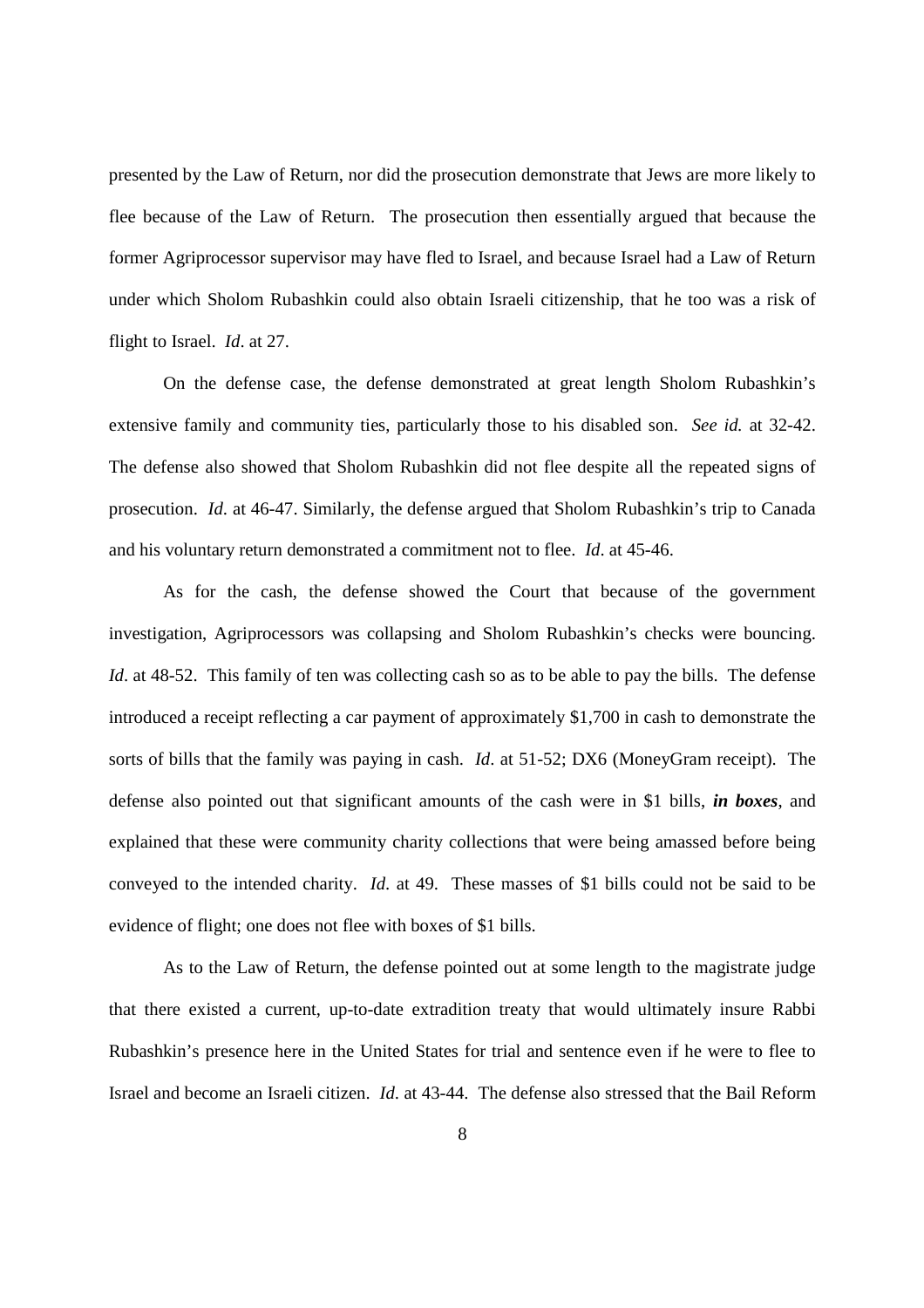Act does not permit ethnicity or religion to be considered as a bail-risk factor. *Id.* at 65.

Finally, the defense offered an extraordinary bail package. In addition to the \$500,000 (equity in a relative's home) that Sholom Rubashkin had previously posted in connection with the immigration arrest, and in addition to electronic monitoring, the defense offered home detention, (at least for an initial period until Agriprocessors was sold), an additional \$1.5 million in real property from relatives' homes in NY; and an additional \$225,000 in cash. Finally, in an impressive display of confidence in Sholom Rubashkin, some thirty-five families in the Postville community offered to post their homes to secure his release. *Id*. at 39-40; DX4 (List of Postville Homes Available for Securing the Bond). The homes had an additional \$2 million in equity. *Id*. Thus, the defense offered a financial package of about \$4 million in equity in a variety of homes of friends and family that would be lost were he to flee, \$225,000 in cash, continued electronic monitoring and house arrest. The defense also offered to turn in the children's passports, in addition to the parents' passports which had already been submitted at the time of the initial arrest. Tr. at 52-53.

In reply, the prosecution said the following with respect to the information provided by the defense on the extradition treaty:

Counsel indicates that there is an extradition process, however, I don't believe that that is something the Court ought to consider when the question is whether or not there's a serious risk that the person will show up for a hearing or not, not whether or not we can get him back through an extradition process. It could take years. There's, of course, all sorts of reasons that that's a completely unacceptable alternative to having the defendant show up as ordered.

*Id.* at 75-6. The Court took the matter under advisement. While the matter was under consideration, the defense sent a letter to the Court advising that in addition to the property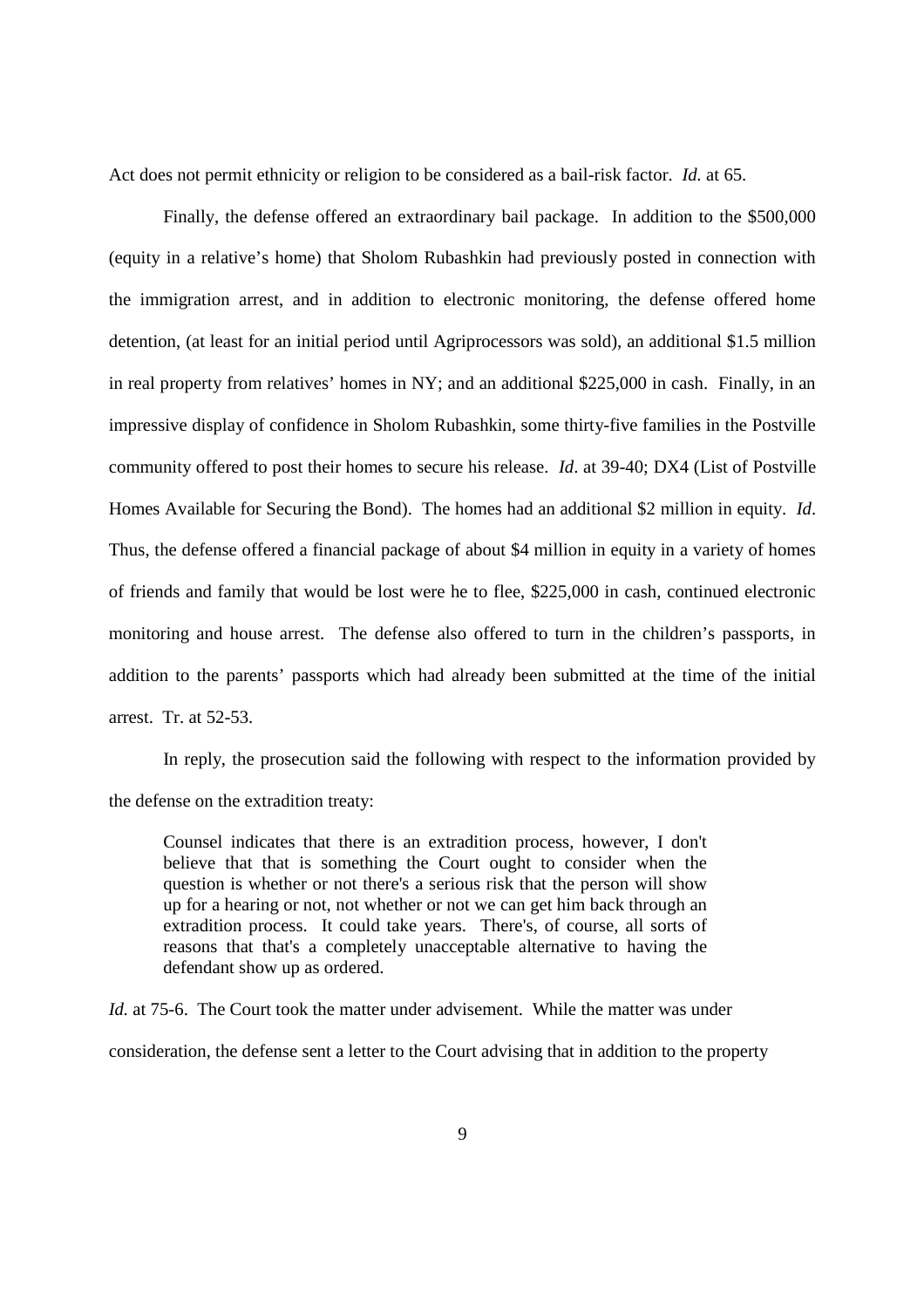previously offered, there existed a piece of a commercial property in New York that a friend was prepared to post that was worth \$6 million that brought the total equity to \$10 million.

### **E. THE DETENTION ORDER**

The next day, November 20, the Magistrate Court issued a written detention order. Most of the order was devoted to a recitation of the immigration allegations and the bank fraud allegations. When it came to the actual issue of detention, on the issue of dangerousness the Court first found that the government failed to meet its burden of proving by clear and convincing evidence that Sholom Rubashkin presented a danger to the community. Detention Order at 11. The Court did conclude, however, that Sholom Rubashkin was a risk of flight and that he should be detained on that basis. *Id.* The Court relied first on the \$20,000 cash and the circumstances under which the cash was found.

[I]t is significant that during a search of defendant's home on November 14, ICE Agents found a bag containing a substantial amount of money together with defendant's birth certificate and the passports of some of his children.

*Id.* at 10. The Court accepted the government's argument that if Rabbi Rubashkin was not intent

on fleeing he would have kept the valuables in a lock box, rather than in a tote bag. *Id.*

The Court then accepted the prosecution's argument regarding the Law of Return:

Under Israel's "Law of Return" any Jew and members of his family who have expressed their desire to settle in Israel will be granted citizenship. At the time of the hearing the Government proffered that two supervisors at Agriprocessors, Inc. fled following the search on May 12, 2008. It is believed that Hosam Amara, a Muslim with Israeli citizenship, fled to Israel possibly through Canada.

*Id*.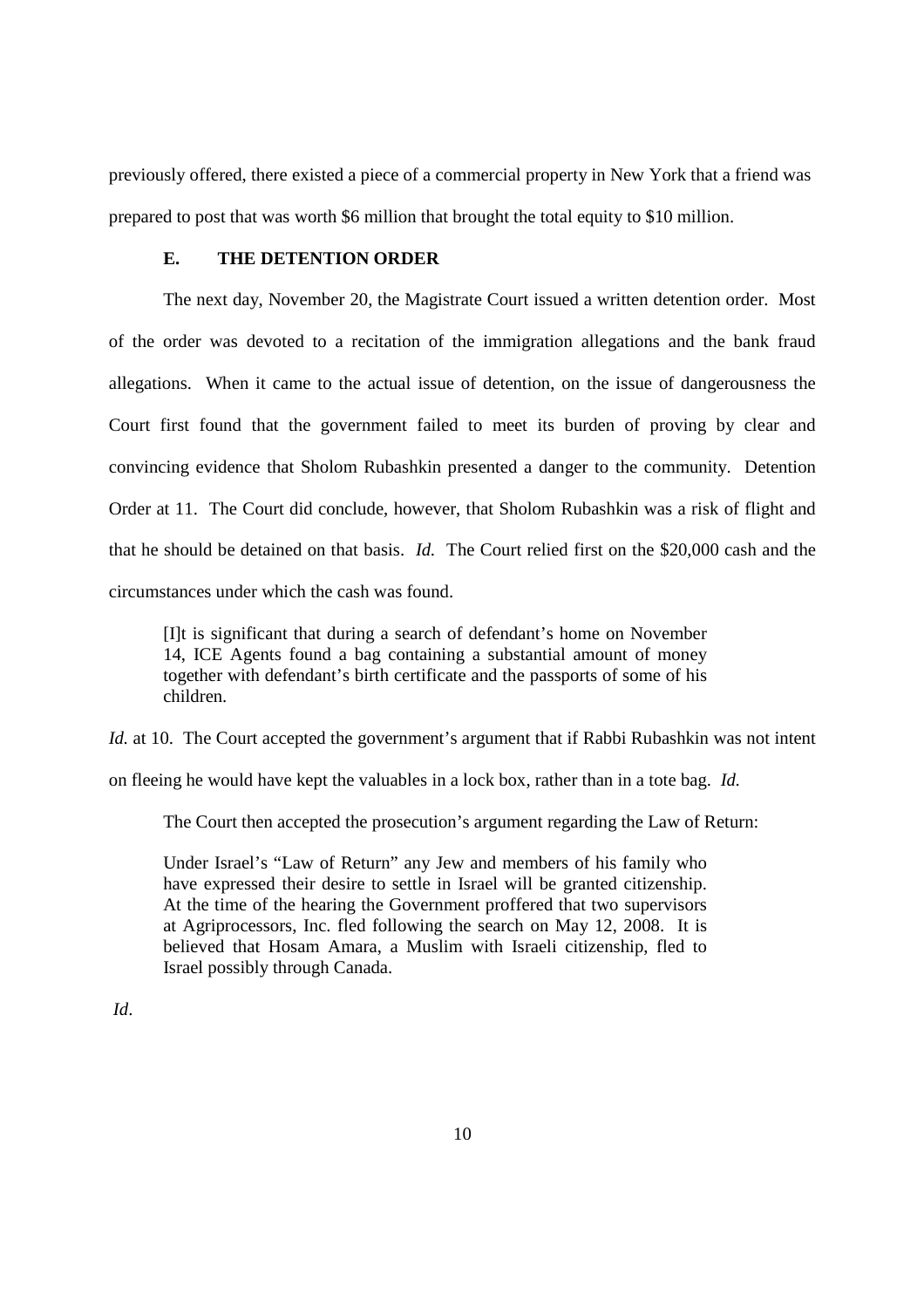The Court accepted the government's argument that somehow because Sholom Rubashkin is Jewish and Israel has a Law of Return for Jews, that Sholom Rubashkin posed a great risk of flight. *Id*. at 11.

# **F. THE PROPOSED NEW BAIL CONDITIONS: 24-HOUR SURVEILLANCE, WAIVER OF EXTRADITION, AND, IF NECESSARY, MORE EQUITY**

As is recounted above, the defense offered an extraordinary bail package at the November 19 detention hearing. Those conditions, however, were not sufficient in Magistrate Judge Scoles view. Now, in addition to those earlier conditions of release, Sholom Rubashkin proposes the Court order that he be subject to 24-hour surveillance by Global Security Services ("GSS"). GSS's proposal is attached as Exhibit A. The company, based in Davenport, has the capabilities of setting up sophisticated camera surveillance, and/or 24 hour manned home surveillance by experienced security personnel. Sholom Rubashkin will not be able to leave his home without the accompaniment of armed security personnel, who will also be able to enforce any other conditions imposed by the Court. Sholom Rubashkin's family will absorb the cost of this surveillance. The armed security personnel have the authority to arrest him at gunpoint if necessary.

Further, Sholom Rubashkin is prepared to sign any waiver of extradition proposed by the government (even though there exists, as the defense sets forth below, an effective extradition process with Israel).

Further still, even though the defense has already proffered \$10 million toward bail, friends are prepared to put up substantial additional property if necessary.

### **IV. ARGUMENT**

### **A. STANDARD OF REVIEW**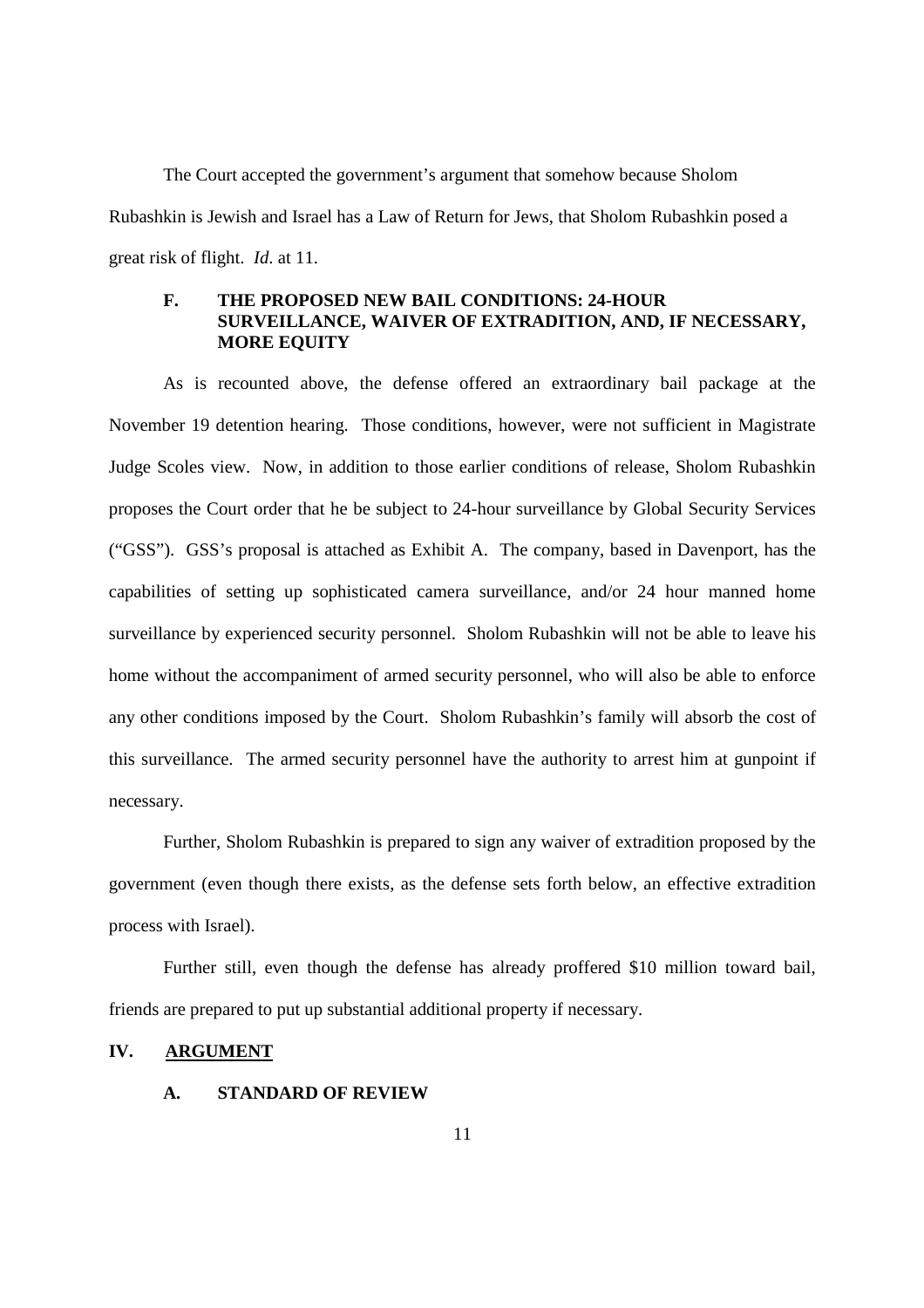This appeal is taken pursuant to 18 U.S.C. § 3145 (b); s*ee also* 18 U.S.C. § 3142(c). As this Court has recognized, it must subject the magistrate judge's detention order to *de novo* review. *United States v. Koopman*, No. 07-CR-1014-LRR, 2007 WL 4200047 at \*1 (N.D. Iowa, November 21, 2007) (citing *United States v. Maull*, 773 F.2d 1479, 1481 (8th Cir. 1985) (en banc)).

# **B. WITH THE PROPOSED NEW BAIL CONDITIONS, SHOLOM RUBASHKIN WILL NOT BE A FLIGHT RISK**

#### **1. THE LEGAL STANDARDS UNDER THE BAIL REFORM ACT**

# **a. Bail Conditions Must "Reasonably Assure," but not Guarantee, the Defendant's Appearance**

With respect to risk of flight, a defendant may be detained before trial "only if the Government shows . . . by a preponderance of the evidence that no condition or set of conditions . . . will reasonably assure the defendant's appearance. . . ." *United States v. Kisling*, 334 F.3d 734, 735 (8th Cir. 2003) (quoting *United States v. Orta*, 760 F.2d 887, 891 (8th Cir. 1985) (en banc) (emphasis omitted); *see also* 18 U.S.C. § 3142(c).

The Eighth Circuit has made clear that the conditions need only "reasonably assure" the defendant's presence, not "guarantee" that presence, and has reversed when the courts below have, in effect, detained because of the absence of a guarantee. *Orta*, 760 F.2d at 891.

### **b. The Bail Reform Act's Standards Point Strongly in Favor of Sholom Rubashkin's Release**

The proposed bail conditions will more than "reasonably assure" Sholom Rubashkin's presence. This man will not cause 35 families in his community in Postville -- of which he is the backbone -- to lose their homes. He will not flee and cause his family members in New York who are posting their homes and their money to become homeless or impoverished. He will not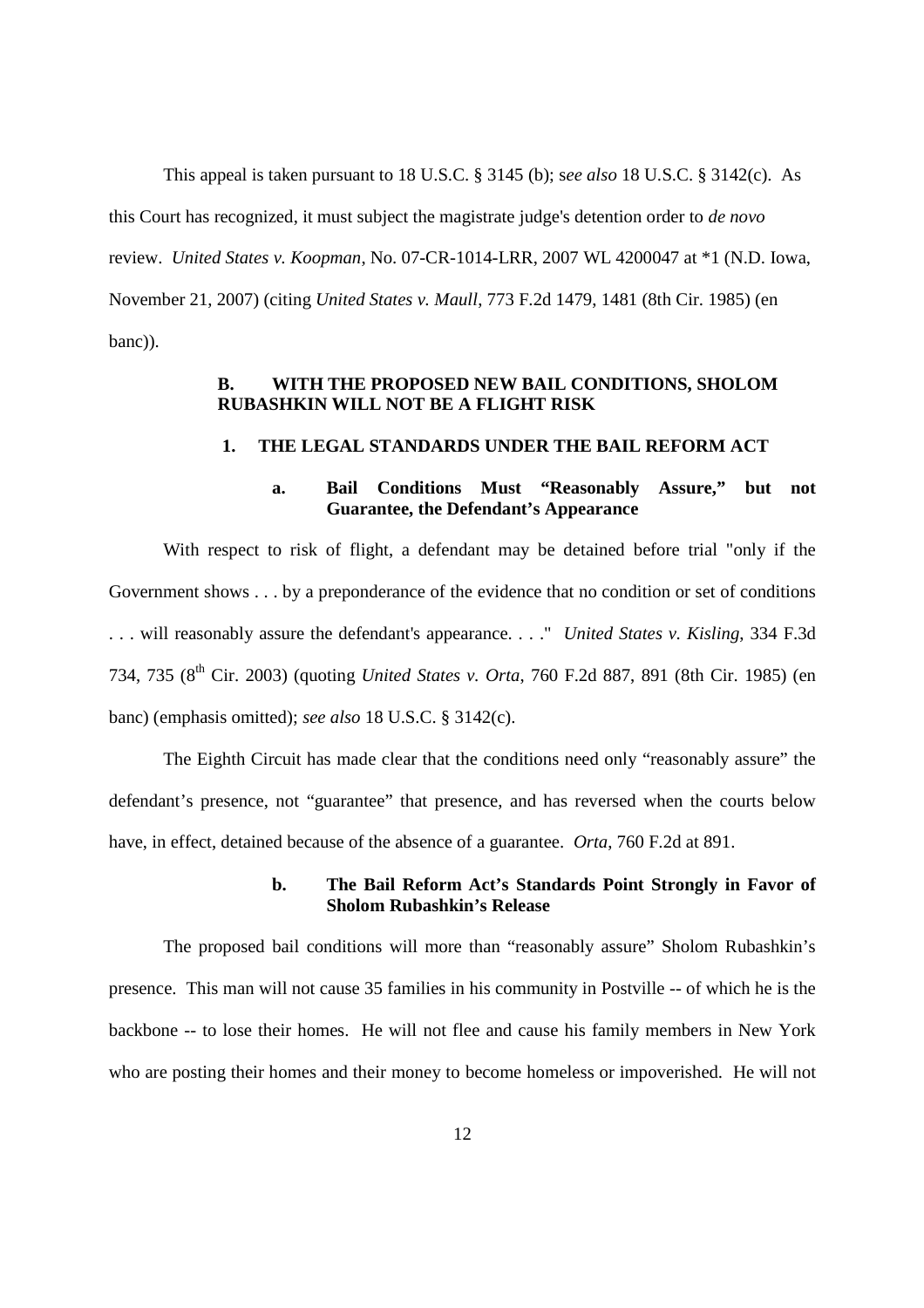forfeit the bail package that currently exceeds \$10 million. He will not abandon his wife and children, especially his 15 year-old disable son who is so dependent on him. He has already given up his passport and his wife's passport. The family will give up the children's passports, as well. Finally, he will continue to be subject to electronic monitoring and geographical restrictions.

Further, with the new proposed conditions, it will not be possible for him to flee. He will be under 24-hour surveillance. He will be accompanied by an experienced, armed security professional whenever he leaves his home. He will be detained, handcuffed, and turned over to the authorities should he ever attempt to flee. Even more, the second proposed new condition the waiver of extradition—insures there is no utility in attempting to flee.

Finally, should the Court feel that more than \$10 million in equity is required, friends will put up any additional equity ordered by the Court.

This extraordinary bail package is being offered on behalf of a man who never fled, despite the repeated warnings by the government that he would be indicted. The warnings began in May with the initial raid on Agriprocessors, followed later that month with two target letters, one advising him that he was a target of the immigration investigation, the other advising him that he is the target of the bank fraud investigation. DX3. The warnings continued in September, when the government sent his attorney a letter stating that Sholom Rubashkin was also being investigated for possible money laundering and RICO offenses. *Id.* And then they continued yet again in early November when the government executed a search warrant at Agriprocessors searching for evidence of bank fraud. At no time did he flee. And in October before his first arrest, at a time when it was perfectly lawful for him to do so, he traveled to Canada for a few days *and returned.*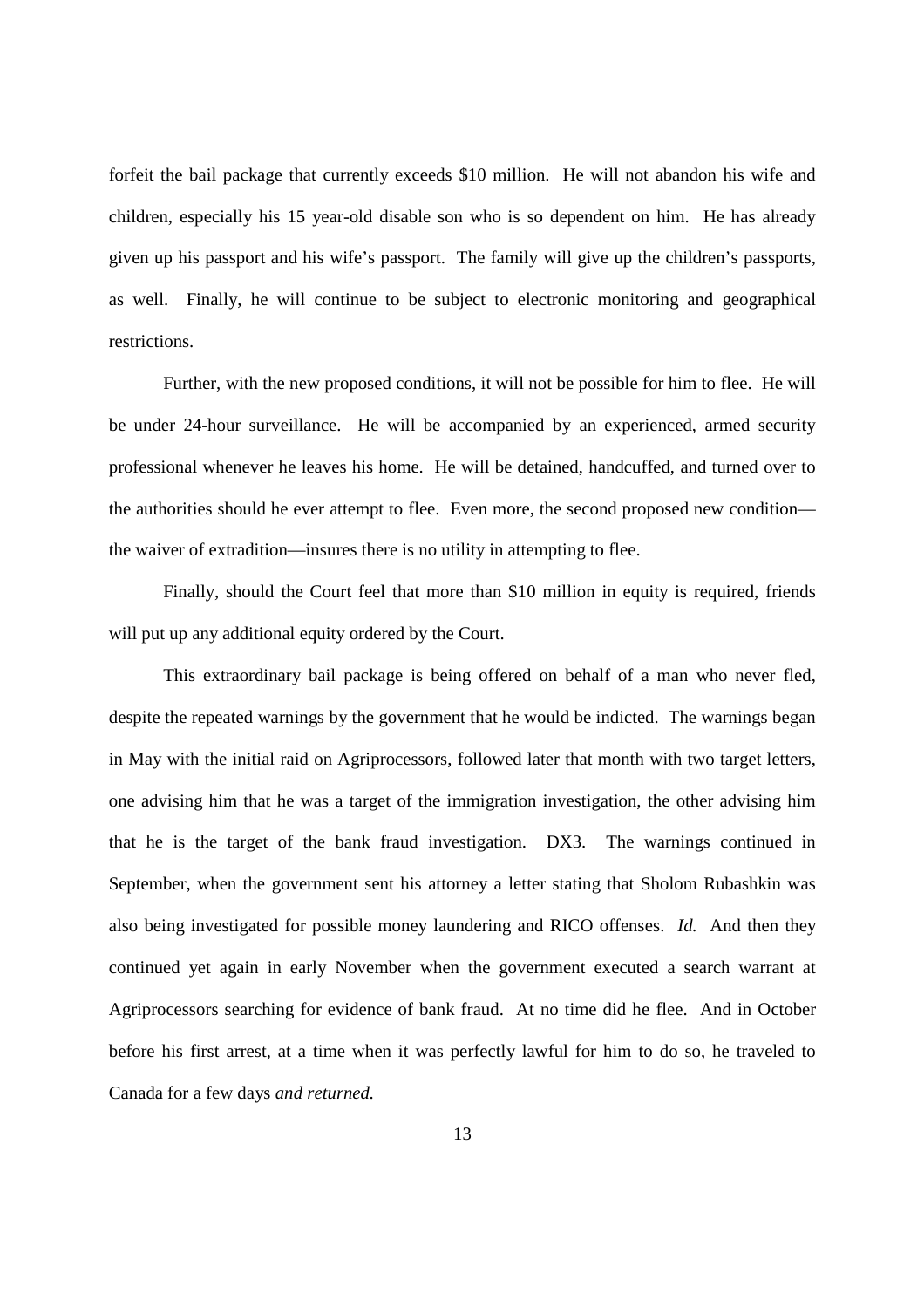In light of that background of no flight and the legal standard that requires a reasonable assurance -- but not a guarantee -- of a defendant's presence, the previously suggested bail conditions when coupled with the new proposed bail conditions are more than adequate. The government cannot meet its burden of proving risk of flight. Requiring anything more of Sholom Rubashkin would be tantamount to requiring a guarantee, in violation of the clear requirements of the Bail Reform Act. *Orta*, 760 F.2d at 891.

### **c***.* **The Bail Cases Point Strongly in Favor of Sholom Rubashkin's Release**

The prior proposed conditions of release, coupled with the new conditions, place Sholom Rubashkin in a situation where his bail proposal is far stronger than those routinely described in the caselaw. For example, in *Truong Dinh Hung v. United States*, 439 U.S. 1326 (1978), the defendant, after having been convicted for violating the Espionage Act, sought bail pending appeal. He was Vietnamese and not a United States citizen, had not established permanent residence in the United States, his parents still resided in Viet Nam, and there was no means to procure his return should he flee to Viet Nam. *Id.* at 1329 & n.5. Justice Brennan, sitting as Circuit Justice ordered him released:

But if these considerations suggest opportunities for flight, they hardly establish any inclination on the part of applicant to flee. And other evidence supports the inference that he is not so inclined. Applicant faithfully complied with the terms of his pretrial bail and affirmed at sentencing his faith in his eventual vindication and his intention not to flee if released on bail. He has resided continuously in this country since 1965, and has extensive ties in the community. He has produced numerous affidavits attesting to his character and to his reliability as a bail risk. He has maintained a close relationship with his sister, a permanent resident of the United States since 1969. The equity in his sister's Los Angeles home constitutes a substantial measure of the security for applicant's bail. In addition, applicant's reply to the memorandum for the United States in opposition informs us that the "American Friends Service Committee and the National Council of Churches have come forward with large sums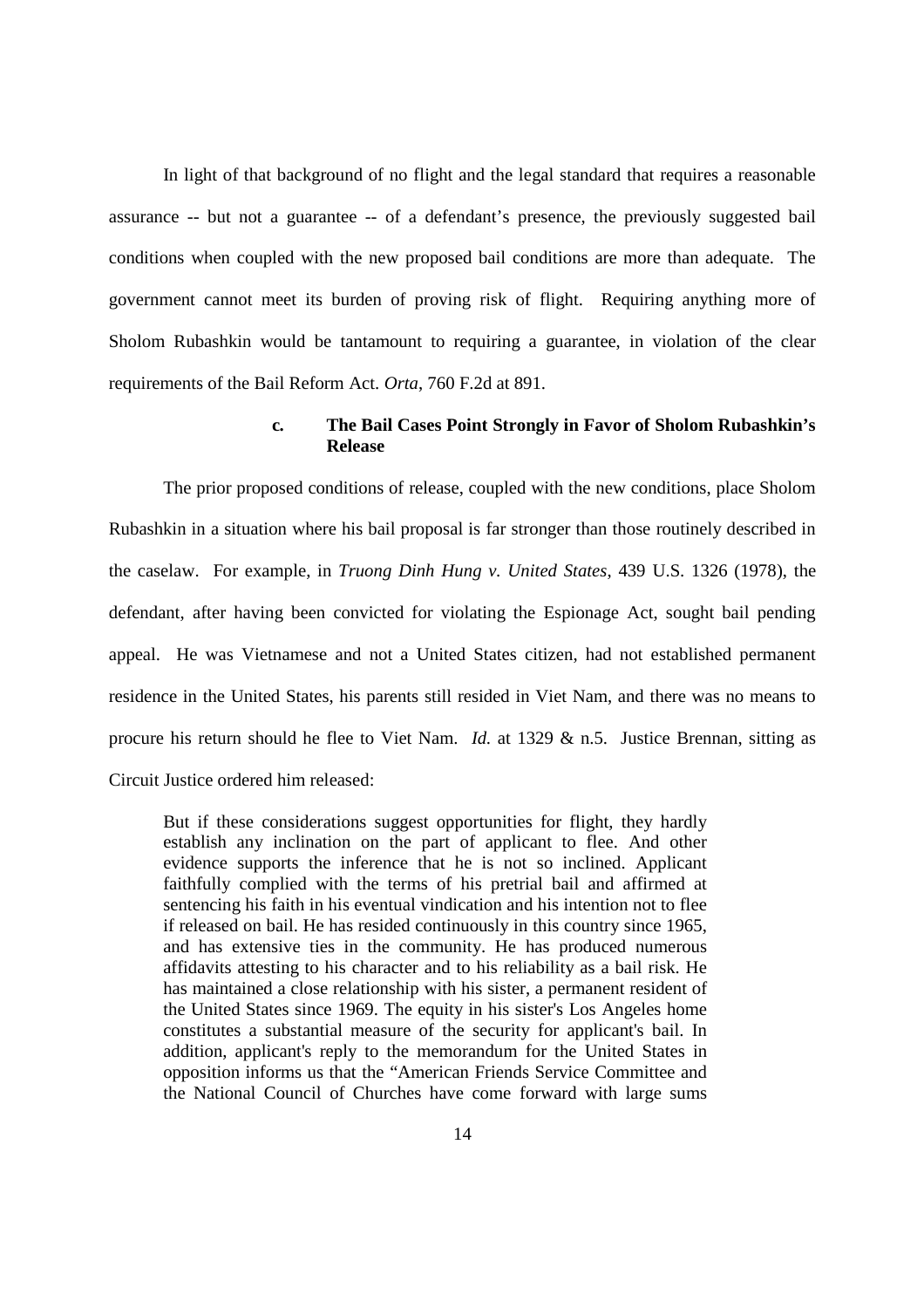which are now in the registry of the court in Alexandria."

*Id.* at 1329-30 (footnotes omitted).<sup>6</sup> Moreover, the defendant there was released even without the 24-hour security surveillance now proposed in this case.

The Eighth Circuit has consistently granted bail in cases involving risk of flight as great or greater than that presented here. *See, e.g.*, *United States v. Leisure*, 710 F.2d 422 (8th Cir. 1983) (lowering excessive bond for defendants charged with "serious and extremely violent crimes" because defendants had lived in the area with their immediate families for many years, owned real property, and had been released on bond in the past without failing to appear); *Orta*, 760 F2d at 892 (reversing and remanding to district court to determine whether the presumption of detention in narcotics case was rebutted by combination of conditions that "would reasonably assure [defendant's] appearance in the proceedings"). Numerous similar District Court cases in the Eighth Circuit are set forth in the margin.<sup>7</sup>

<sup>6</sup> Although this was a pre-Bail Reform Act case, its pronouncement as to what constitutes a risk of flight is just as valid today, and it has been cited after the 1984 enactment of the act. *See Robinson v. Sears*, No. 07-Civ-2890 (GEL) 2007 WL 2962338, at \*2 (S.D.N.Y. Oct. 10, 2007) (citing *Truong*).

<sup>7</sup> *See also United States v. Garcia*, 801 F. Supp. 258 (S.D. Iowa 1992) (finding detention of alien drug defendant unwarranted based on employment history and residence in area for nineteen years with girlfriend, five children, parents, and siblings); *United States v. Bautista*, No. 07-00187-02-CR-W-NKL, 2007 WL 2080327 (W.D. Mo. July 16, 2007) (finding that substantial bond was sufficient to "reasonably assure" appearance of permanent resident defendant charged with "conspiring to encourage and induce illegal aliens to reside in the United States for commercial advantage and private financial gain; money laundering; and a notice of criminal forfeiture"); *United States v. Ochoa-Crespo*, Crim. No. 4-87-106, 1987 WL 18447 (D. Minn. Oct. 14, 1987) (finding that alien drug defendant had rebutted presumption favoring detention by showing permanent residency; GED, social security card, and New York driver's license; employment; marriage to a naturalized U.S. citizen and presence of two children with one on the way; and no criminal record); *United States v. Gray*, 651 F. Supp. 432 (W.D. Ark. 1987) (defendant charged with conspiracy to murder entitled to bail despite evidence of past bad acts, intent to alter appearance, and threat of further harms, because evidence was hearsay and because current employment, knowledge of pending charges for three months prior to arrest, and presence of wife expecting baby contradicted risk of flight); *United States v. Leyba*, 104 F. Supp. 2d 1182 (S.D. Iowa 2000) (finding that alien drug defendant had rebutted presumption of detention by showing legal residence; no previous attempts to flee despite prior arrests; third-party's agreement to enter custody order; and agreement to submit to electronic monitoring); *United States v. Bradai*, No. CRIM.04- 16(01)DWF/SR, 2004 WL 413281 (D. Minn. Feb. 26, 2004) (overturning detention of alien defendant brought on false documents charges where defendant had resided in same area for five years; had strong ties to community as a graduate student, teacher, and member of Muslim community; had cooperated with authorities; lacked connections to terror groups alleged by government; and was generally "law abiding").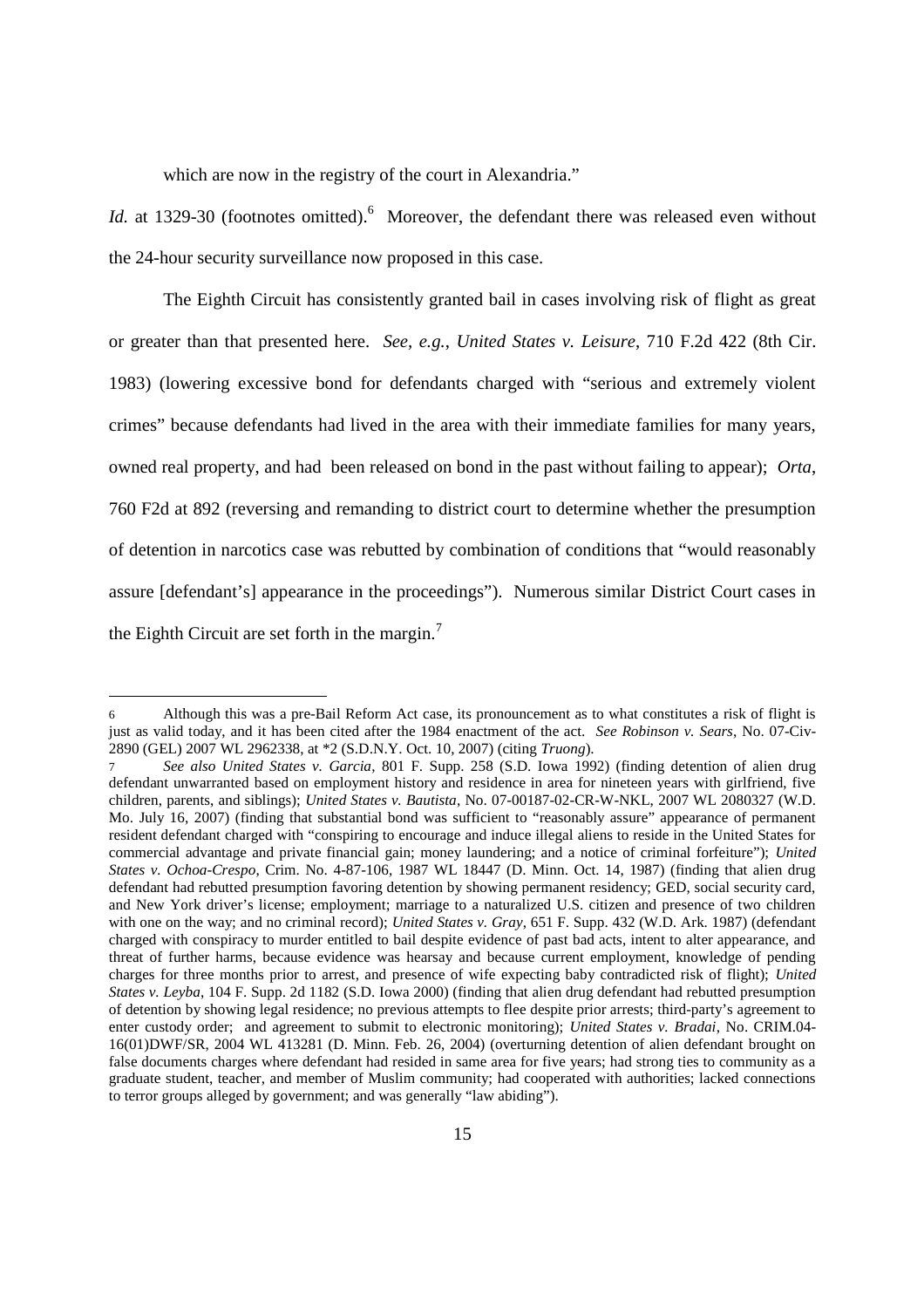In the Detention Order, the Magistrate Court relied in part on the case of *United States v. Friedman*, 837, F. 2d 48 (2d Cir. 1988). Detention Order at 7. In *Friedman*, a child pornography case, the Second Circuit reversed the lower court's decision detaining Friedman:

*[I]t is undisputed that Friedman is a life long New York resident, that he has no prior criminal records, that he has no passport, or known ability to evade surveillance, that he has worked gainfully in the New York area for 25 years prior to his arrest, and that he is married and has three children, all of whom live in the New York area.* Moreover, Friedman apparently took no steps to leave the jurisdiction after Federal Agents executed a search warrant at his home on November 3, 1987 and after he was arrested at home on state charges three weeks later.

*Friedman*, 837 F.2d at 49-50 (emphasis added). The bail facts in *Friedman* remarkably mirror the relevant bail facts presented in this case, yet Friedman was released even without 24-hour security surveillance.

A review of recent cases involving Jewish or Israeli defendants demonstrates that such defendants are frequently released in circumstances involving a much greater risk of flight and far more contacts with Israel than are present here. *See, e.g., United States v. Ezagui*, 08-MJ-00530 (E.D.N.Y. July 28, 2008) (Docket no. 11, Israeli citizen charged with \$15,000,000 bank fraud released on bond with home detention and monitoring despite fact of arrest at Kennedy Airport with a one-way ticket out of the United States and wife's and children's residence in Israel); *United States v. Maximov*, No. CR-08-0368-PHX-DGC, 2008 WL 4185834 at \*2 (D. Ariz. September 5, 2008) (Israeli citizen arrested on bank fraud and money laundering charges released on bond despite acknowledged risk of flight); *United States v. Karni*, 298 F. Supp. 2d 129, 132-33 (D.D.C. 2004) (Israeli citizen charged with violating international export restrictions released on \$75,000 bond with home detention and monitoring despite no ties to the United States other than his arrest there while on vacation); *United States v. Shereshevsky*, 08-MJ-01766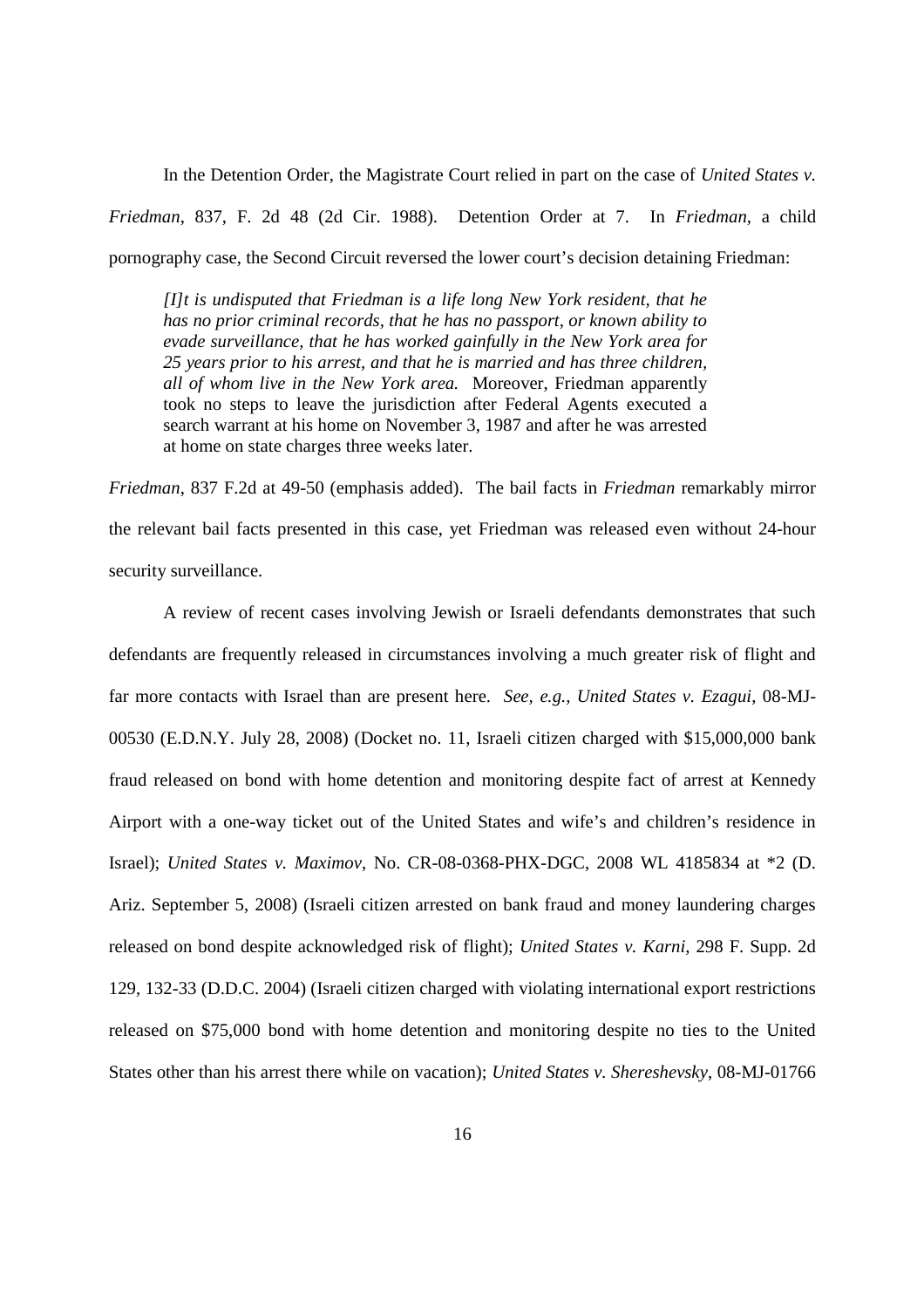(S.D.N.Y. Sept. 4, 2008) (Docket no. 14, Jewish convicted felon charged in \$250,000,000 securities fraud action released on bond with home detention and monitoring despite substantial international ties and business operations in Israel and Africa); *United States v. Wein Reis*, 08- Cr-00165 (DFH) (S.D. Ind. Nov. 6, 2008) (Docket no. 49, Jewish defendant released on bond despite net worth of \$100,000,000.00 and significant ties to Israel). These cases are but recent samples of many where the Courts have released Israeli or Jewish defendants despite risk of flight claims substantially greater than the risk presented by Rubashkin. These cases, combined with the new proposed conditions, militate very strongly in favor of release.

# **C. BECAUSE OF THE EXTRADITION TREATY WITH ISRAEL, THE LAW OF RETURN CREATES NEITHER AN OPPORTUNITY NOR A MOTIVE TO FLEE**

# **1. BACKGROUND: THE ISSUE OF ISRAEL AT THE DETENTION HEARING AND IN THE DETENTION ORDER**

As recounted above, on November 19, 2008, the Magistrate Court conducted a detention hearing, at which the government sought to prove, in part, that if released Shalom Rubashkin would flee to Israel. Although the defense pointed out that an up-to-date, workable extradition treaty exists between Israel and the United States which renders attempted flight to Israel useless for Sholom Rubashkin, the Court evidently credited the government's argument that the extradition treaty is irrelevant and burdensome. In its November 20 order, the Court based its conclusion that Sholom Rubashkin presents a risk of flight to Israel, at least in part, on the existence of Israel's Law of Return and that Rabbi Rubashkin, as a Jew, is eligible for citizenship under that law. Detention Order at 10. The Court did not mention the extradition treaty. *Id*.

As shown below, not only was the government's characterization of the extradition process inaccurate and at odds with the official position of the Justice Department, but it was an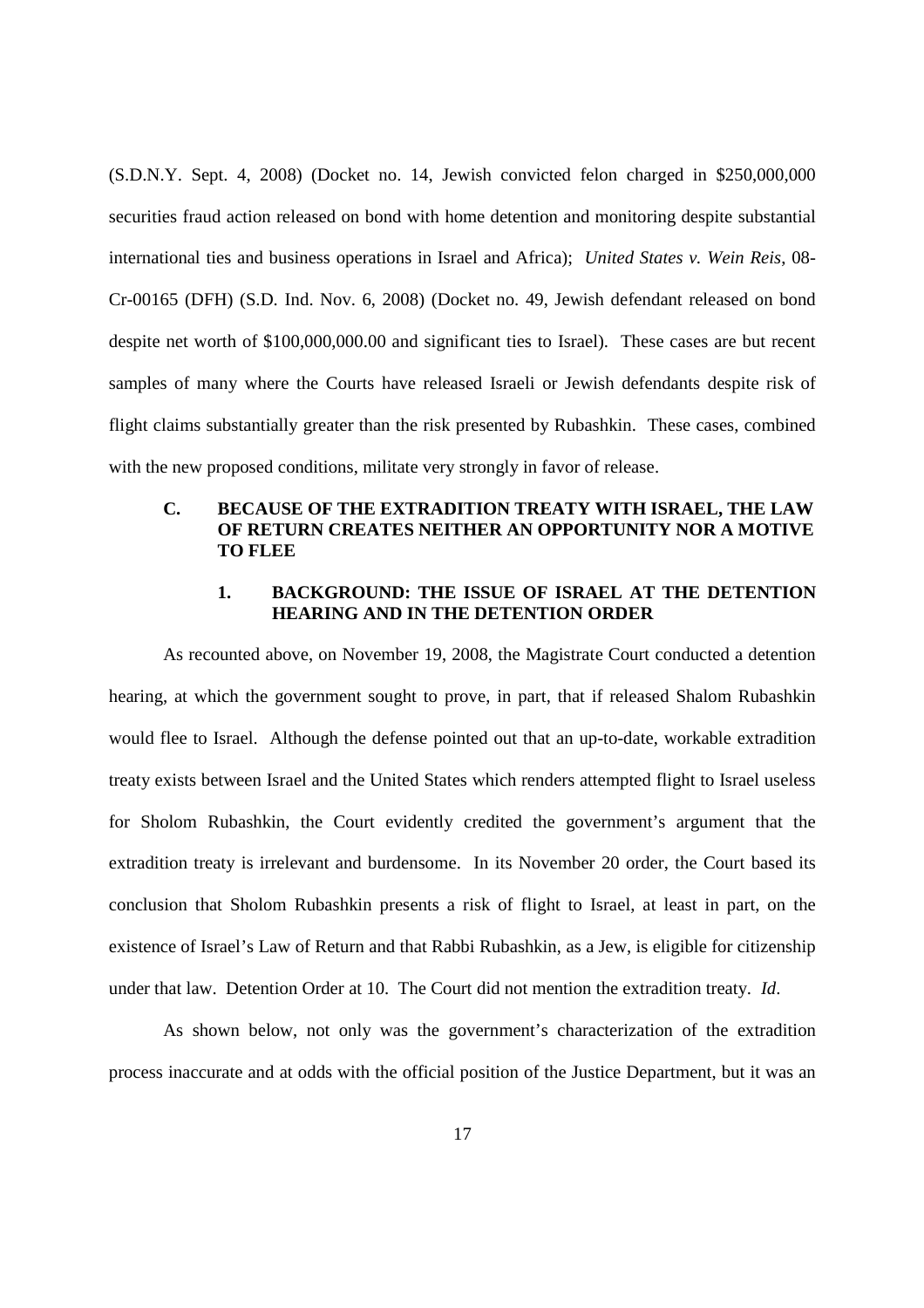error of law for the government to argue that the extradition treaty is "something the Court ought [not] to consider" and "totally unacceptable," that the treaty raised questions as to "whether or not we can get him back through an extradition process," and that, in any event, "[i]t could take years" to effect Sholom Rubashkin's return under the treaty Tr. at 75-76. Because of the treaty, the Law of Return should have played no role whatsoever in the analysis.

#### **a. Law of Return**

Counsel's Westlaw research has not uncovered a single instance involving a Jewish criminal defendant where the prosecution invoked the Law of Return in support of detention. Leonard Joy, Esq., the current Federal Defender for the Southern and Eastern Districts of New York—which encompass New York City and its suburbs, and thus cover the largest Jewish population in the country—advises that in his decades of practice against the federal government, he can recall no instance where the prosecutor invoked the Law of Return in arguing that an American Jew is a bail risk.<sup>8</sup> If the argument has been pressed by the government in the past, it has not generated any published opinion. As shown below, an examination of the Law of Return, in light of the extradition treaty, shows that a Jewish defendant cannot succeed in trying to avoid trial and sentence by fleeing to Israel.

The State of Israel was founded in 1948. Israel's Law of Return, enacted just two years later in 1950, affirmed the already well-established right of any Jew to become an *oleh*, or immigrant, and to secure a visa, citizenship, and to settle in Israel. *See* GX28 (The Law of Return 5710 (1950), http://www.knesset.gov.il/laws/special/eng/return.htm).

Because of the long history of persecution of Jews throughout the world, the Law of

<sup>8</sup> This representation was made on November 25, 2008, to Baruch Weiss, Esq., counsel who appeared before the Magistrate Court at the detention hearing.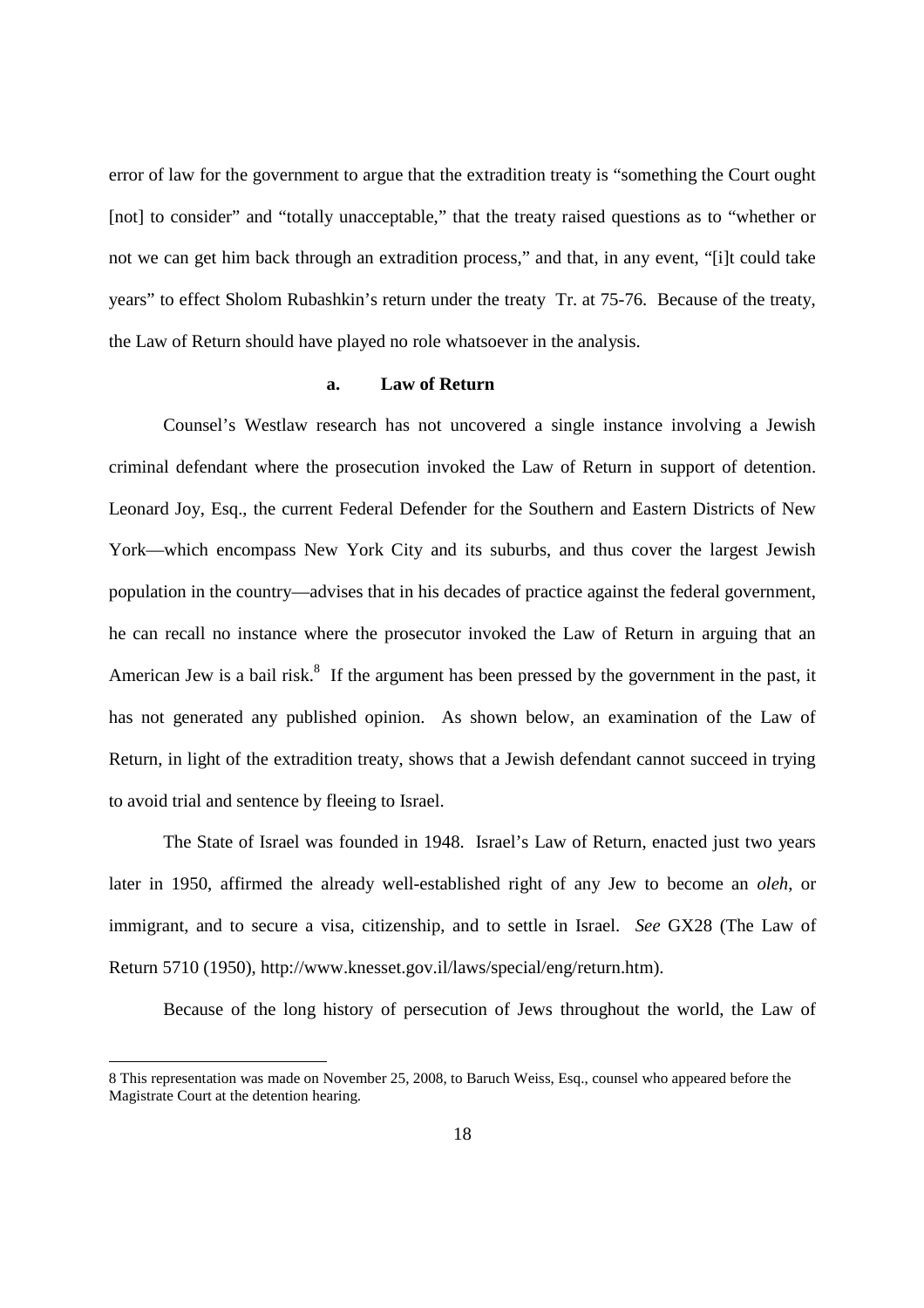Return was drafted to apply to all Jews. In the words of the Law of Return, "*[e]very Jew* has the right to come to this country as an oleh." *Id*. at Section 1 (emphasis added). In the prosecutors' view, anyone subject to the Law of Return is an increased flight risk. Consequently, under that view, "every Jew" is to be viewed for bail purposes as a greater risk of flight than a non-Jew. That means that 5,300,000 Americans would be viewed as heightened bail risks simply because they are Jews.<sup>9</sup> The government's logic would extend, for example, even to a Jew whose family lived in this country since the first Jews arrived on the shores of New Amsterdam in 1654.<sup>10</sup> It would also extend to the ultimate superior of the prosecutors pressing the Law-of Return argument, *i.e.*, the current Attorney General of the United States Michael B. Mukasey; the ultimate superior of the Homeland Security agents who have investigated this case, *i.e.*, Secretary Michael Chertoff; and two sitting Justices of the Supreme Court, Justices Steven Breyer and Ruth Bader Ginsburg. It is ironic that a law designed to provide refuge to persecuted Jews has now become the basis for detaining a Jew who might otherwise have been released pending trial.

Whatever validity may otherwise exist with respect to the prosecutors' Law-of-Return argument, there exists a streamlined, effective treaty that undercuts the argument entirely.

# **b. The Extradition Treaty**

An extradition treaty between the United States and Israel has been in force since December 5, 1963.<sup>11</sup> It was recently amended and improved in a number of significant ways in a

<sup>9</sup> *See Haaretz.com, 12/09/07 at* http://www.haaretz.com/hasen/spages/903585.html (Israeli newspaper reporting on information collected by the Jewish Agency on the Jewish population of various countries). This is a conservative figure, because it includes only those who consider themselves Jews. Many individuals who do not consider themselves Jews would be so considered by the Law of Return. *Id.*

<sup>10</sup> *See, e.g.,* Arthur Hertzberg, The Jews in America at 19 (1989).

<sup>11</sup> Convention on Extradition Between the Government of the United States of America and the Government of the State of Israel, U.S.–Isr., Dec. 10, 1962, 14 U.S. T. 1707, corr. version in 18 U.S. T. 382 (effective Dec. 6,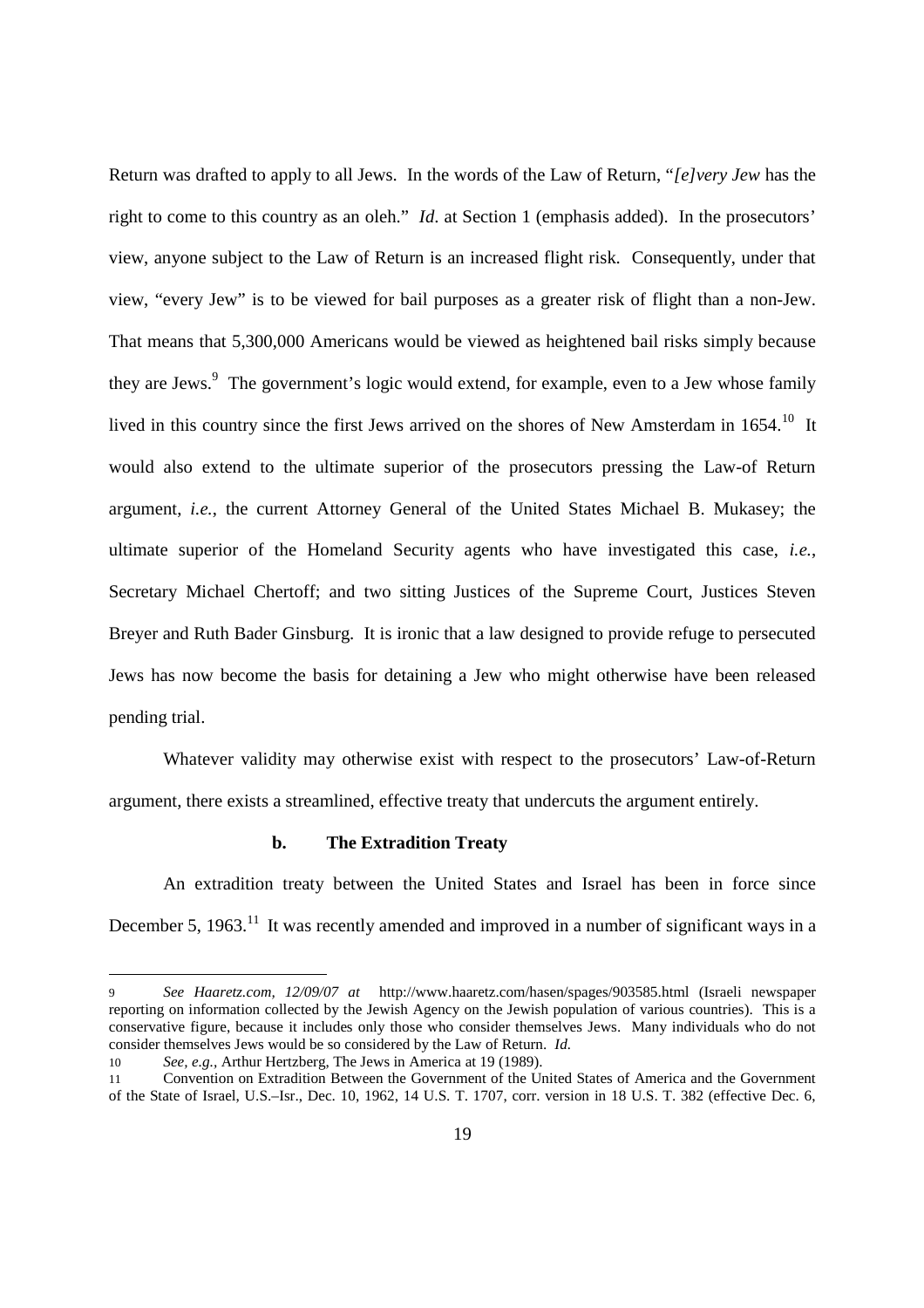protocol signed on July 6, 2005, and effective January 1, 2007.

Both the original treaty and the current amended version provide that each country must extradite its own nationals. Article IV of the original treaty provided that "[a] requested Party shall not decline to extradite a person sought because such person is a national of the requested Party." That means, of course, that Israel has undertaken to extradite its own nationals to the United States. Pursuant to the original treaty, there were numerous extraditions by Israel to the United States. Indeed, in 2005, the Justice Department advised the Senate that from 1999 to 2005, "the United States has extradited a total of 20 fugitives from Israel, *of whom 15 were Israeli nationals (including dual United States-Israeli nationals)* (emphasis added).<sup>12</sup>

Significantly, a number of those extradited cases involved fraud cases.<sup>13</sup> For example, in 2002, Michael Akva, an Israeli citizen, was extradited by Israel to the United States on securities fraud and insider trading charges.<sup>14</sup> In 2000, Sharon Haroush, an Israeli citizen, was extradited by Israel to the United States on fraud and theft charges.<sup>15</sup> Another notable case, similar to the scenario feared by the prosecution in the instant case, is particularly instructive. Chaim Berger, an American citizen from New York, was indicted in 1977 in the Southern District of New York for defrauding the government of many millions of dollars.<sup>16</sup> He fled to Israel where he had never lived previously, and claimed citizenship under the Law of Return. He was extradited

<sup>1963) (</sup>DXB, attached).

<sup>12</sup> Statement of Mary Ellen Marlow, Director, Office of Int'l Affairs, Criminal Div., Dept. of Justice, Senate Committee on Foreign Relations, Nov. 15, 2005, at 7 (DXC, attached).

<sup>13</sup> The original version of the treaty set forth a list of specifically enumerated offenses for which extradition was available; among those offenses was the offense of "obtaining money . . . by false pretenses." Article II(14).

<sup>14</sup> *See* U.S. Sec. and Exchange Comm'n, SEC Obtains Default Judgments Ordering Two Defendants to Pay \$7.6 Million For Insider Trading, http://www.sec.gov/litigation/litreleases/lr18193.htm.

<sup>15</sup> *See* Israel to Extradite Citizen to U.S., United Press Int'l Network, March 30, 2000.

<sup>16</sup> *See* Randal Archibald, Israeli Court Allows Return of Man Indicted in Fraud, N.Y. Times, Aug. 7, 2001, available at http://query.nytimes.com/gst/fullpage.html?res= 9C02E1DA1E3CF934A3575BC0A9679C8B63.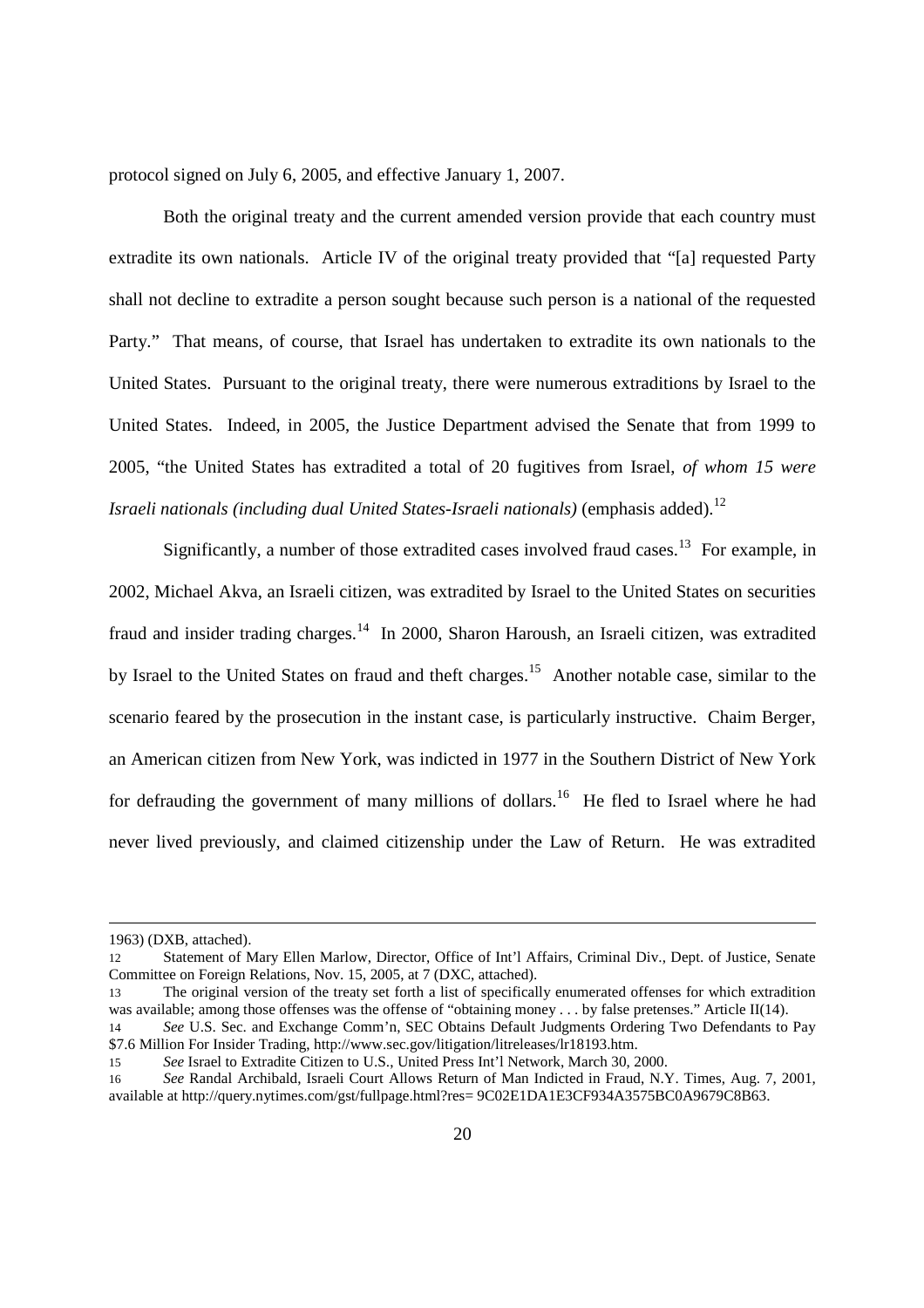back to the United States, pleaded guilty and was sentenced to six years imprisonment.<sup>17</sup> All of these extraditions took place under the pre-amendment treaty.

In its 2005 statement to the Senate, the Justice Department reviewed the state of extraditions from Israel to the United States, and found the pre-amendment approach "to be workable." DXC, Marlow Statement at  $7.^{18}$  Of course, that statement is entirely at odds with the prosecutors' characterization of the treaty as "totally unacceptable." Indeed, in 2006, the Attorney General of the United States publicly praised Israel for its pre-amendment extradition to the United States of an Israeli who was a suspected mob boss on drug charges.<sup>19</sup> Nonetheless, despite the history of successful extraditions, the Administration sought and obtained Senate ratification for a protocol amending the treaty in a way that would "significantly streamline[] the process of requesting extradition." *Id.* at 6. For example, the amended treaty now

- $\blacksquare$  allows the use of hearsay, *id*.;<sup>20</sup>
- "streamline[s] the procedures for 'provisional arrest,'" *id.* at 7; *see* Article XI;
- expands the list of extraditable offenses, providing that any crime that constitutes an offense in both countries and is punishable by imprisonment of one year or more is extraditable. Article II.
- requires that only one offense need be extraditable; as long as there is one extraditable offense in the U.S.'s request, Israel can extradite on non-extraditable offenses as well. Article II, section 4.

Most importantly, the amended version of the treaty reiterates the principle that nationality is no

<sup>17</sup> *See United States v. Berger*, No. 97-Cr-00410-BSJ (S.D.N.Y. May 23, 2002) (Docket 167, Filed Judgment as to Defendant Chaim Berger).

<sup>18</sup> At one time there had been a problem because, despite the extradition treaty, Israel enacted a 1978 law that conflicted with the treaty when it came to Israeli nationals. *Id.* at 6. That domestic Israeli law has, however, since been amended to yield the "workable" framework. *Id.* at 6-7.

<sup>19</sup> *See* U.S. Attorney General praises Israel for fight against terror, international crime, Associated Press, June 27, 2006, 6/27/06 APALERTCRIM 15:54:33.

<sup>20</sup> *See* Article X *bis*, section 2 (providing that the information in the extradition request "shall be admissible as evidence in extradition proceedings even though they would be considered hearsay or otherwise would not conform to evidentiary rules applicable at trial").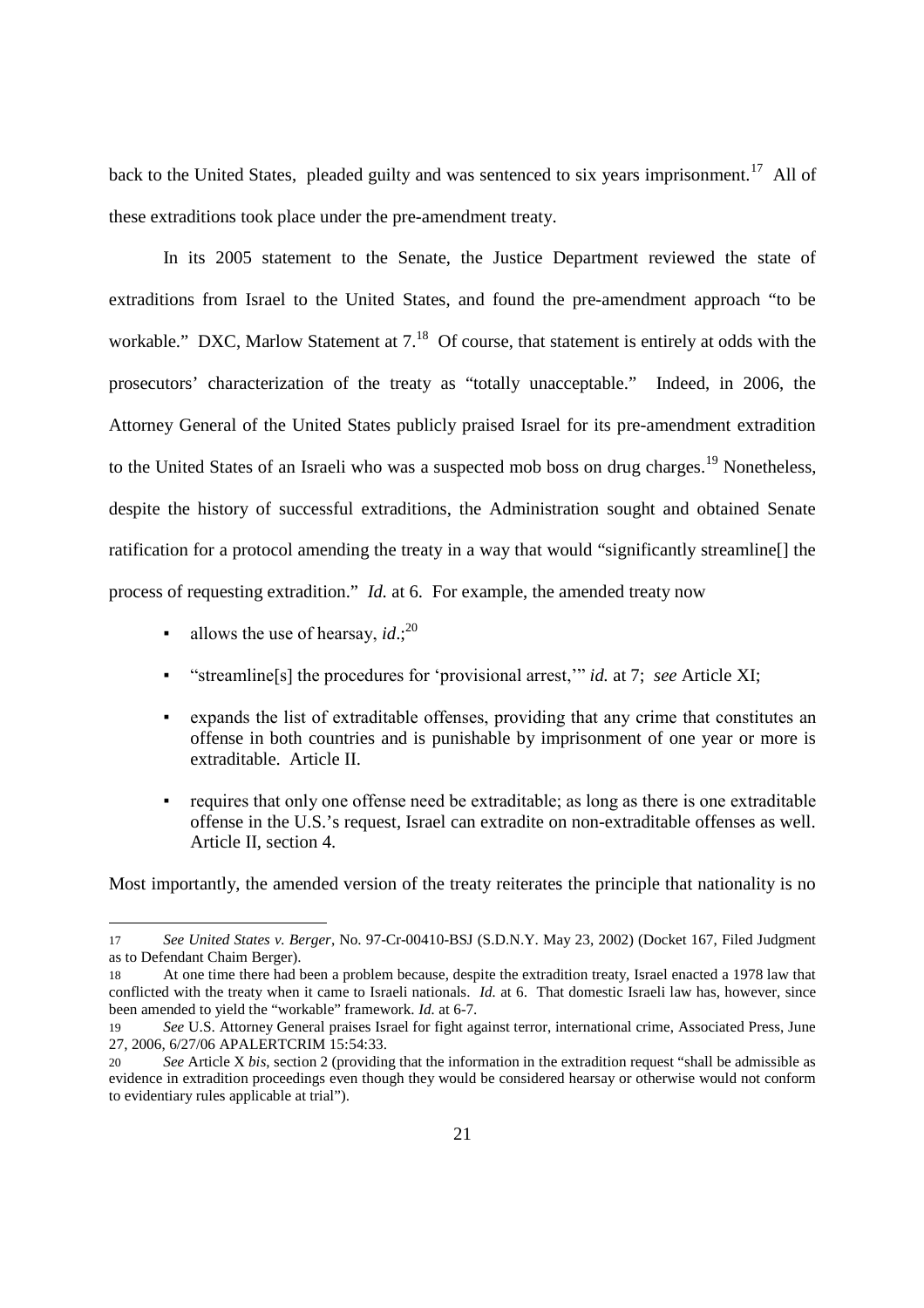defense to extradition. Article IV, section one, of the amended treaty provides: "the requested Party shall not refuse extradition solely on the basis of nationality."<sup>21</sup> Protocol between the Government of the State of Israel and the Government of the United States Amending the Convention on Extradition Signed at Washington, D.C., on Dec. 10, 1962, U.S.-Isr., July 6, 2005, *available at* http://purl.access.gpo.gov/GPO/LPS65673 (DXD, attached). Thus, Sholom Rubashkin's citizenship and nationality would be no bar to extradition, even were he to become an Israeli citizen under the Law of Return.<sup>22</sup> Any American, whether Jewish or not, would be extraditable in the same way from Israel.

Not surprisingly, extraditions after the new protocol from Israel have increased. The new extradition cases continue to include Israeli citizens extradited in fraud cases. For example, this past September, the United States Attorney's Office, Southern District of New York announced that Israel arrested nine Israelis in a lottery telemarketing fraud scheme. According to the government's press release, "[t]his case involves the largest number of Israeli citizens ever to be provisionally arrested by Israel in anticipation of extradition."<sup>23</sup>

Finally, extradition defendants—if they jumped bail to travel to Israel—are typically detained by the Israelis pending extradition. For example, Michael Akva, an Israeli citizen extradited in 2002 for securities fraud and insider trading, *see supra* at 14, who had jumped bail

<sup>21</sup> That clause is introduced with the phrase, "except as provided in the Article . . . ." But none of the exceptions apply to Rubashkin.

<sup>22</sup> A limited exception applies to persons who were Israelis at the time of the offense. Such persons are still to be extradited from Israel to the United States, but only on the condition that they be returned to Israel to serve their sentences. *See* Marlow Statement at 6 -7; *see also* Israel's Extradition Law, 5714-1954, as amended, at section 1A. But that was part of the pre-existing procedure that the Justice Department found to be workable. *Id.* at 7. In any event, Sholom Rubashkin, is not and has never been an Israeli citizen, and certainly was not an Israeli citizen at the time of the alleged offenses, and is thus subject to all the extradition provisions of the treaty, and if extradited to the United States, would serve his sentence here.

<sup>23</sup> *See* Israel-Based Defendants Indicted and Arrested in Loterry Telemarketing Fraud Targeting U.S. Citizens, http://www.usdoj.gov/usao/nys/pressreleases/September08/mayoetalarrestindictmentpr.pdf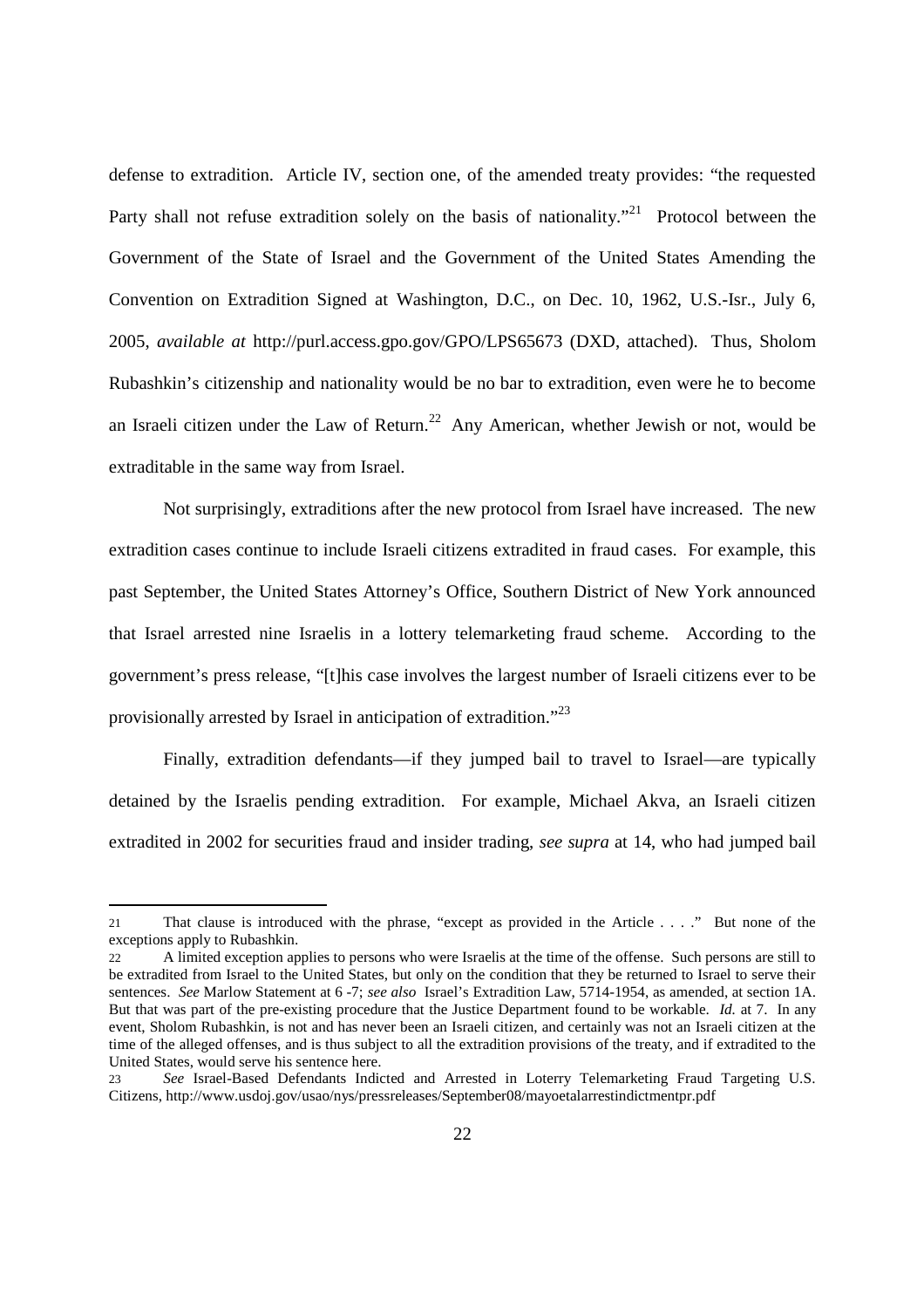in the United States, was detained by the Israelis until extradited to the United States.<sup>24</sup>

In sum, there exists an extradition treaty that has always been "workable." After the recent amendments it is now better than "workable"; it is an up-to-date, streamlined treaty, regularly invoked for all serious criminal matters, including fraud cases. It applies to everyone, Jews and non-Jews. It even applies to Israelis. This treaty will insure that Rubashkin—even if he were to become a citizen of Israel under the Law of Return—will be returned to the United States, tried in the United States, and if convicted, that he will serve any sentence in the United States. Were he to flee to Israel, he would be detained pending extradition. Because of this treaty, the Law of Return is irrelevant. Any American, whether Jewish or non-Jewish, would be treated the same way if he or she were to flee to Israel.

Because of this effective treaty, the Law of Return does not create the opportunity for successful flight. And it therefore creates no motive to flee—any Jewish defendant who checks will see that he or she will be detained in Israel and then extradited back to the United States.

Moreover, in successfully urging the Court not to consider the extradition treaty, the prosecutors committed an error of law. Courts are required to consider whether the United States has an extradition treaty with the country to which the defendant allegedly has ties in determining whether the defendant is a flight risk. Thus, in *United States v. Samet,* 2001 WL 568148 ( $2<sup>nd</sup>$  Cir. 2001) (unpublished opinion) the District Court ordered pretrial detention, but the Second Circuit remanded for consideration in light of the existence of the extradition treaty with Israel.<sup>25</sup> *See also United States v. Paterson*, 780 F.2d 883, 888 (10th Cir. 1986) (McKay, J.,

<sup>24</sup> *See* SEC Obtains Default Judgments Ordering Two Defendants to Pay \$7.6 Million for Insider Trading, *supra*, n.13 (noting that Akva received "credit for time that he served while in custody in Israel awaiting extradition").

<sup>25</sup> The Second Circuit does not permit citation of unpublished opinions prior to January 1, 2007 as precedent.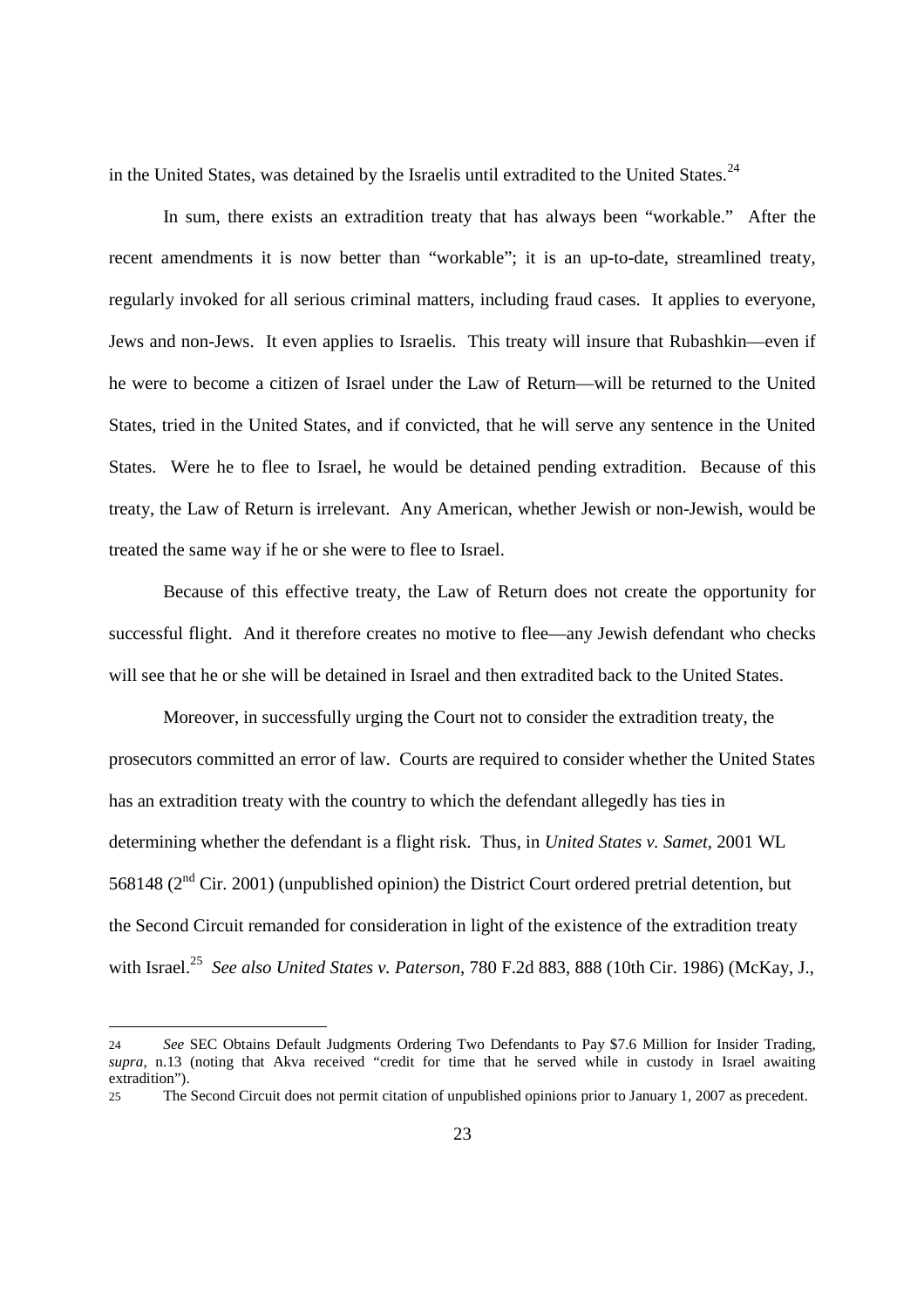dissenting) (expressing the view that bail was appropriate because "Canada is not an uncivilized country, and we have extradition treaties with Canada that are routinely honored").  $^{26}$ 

Finally, to accelerate the extradition procedure, some courts have required as a condition of bail that defendants with strong ties to Israel (including citizenship) execute irrevocable waivers of extradition. *See United States v. Simon*, 2006 U.S. Dist. LEXIS 52979 (D. Nev. July 27, 2006) (Israeli citizen released upon condition of executing extradition waiver); *United States v. Karni*, 298 F. Supp. 2d 129, 133 (D.D.C. 2004) (same); *United States v. Cohen*, No. 00-CR-00100 (S.D. Fla. May 5, 2000); *United States v. Cohen*, No. 02-MJ-02592 (S.D. Fla. May 3, 2002); *United States v. Freund*, No. 99-CR-00561 (S.D.N.Y. May 10, 1999). Sholom Rubashkin would execute such a waiver in this case.

# **D. BY INVOKING THE LAW OF RETURN, THE GOVERNMENT VIOLATED SHOLOM RUBASHKIN'S RIGHT TO EQUAL PROTECTION**

As demonstrated below, bail is a constitutional right under the Eighth Amendment. Because it is a constitutional right, it is especially important to insure that all classes of individuals are treated equally with respect to bail. Jews are a protected class for Equal Protection purposes. Thus, singling Jews out in any way when determining bail is unconstitutional, unless the government's action survives strict scrutiny. The discrimination here

*See* 2d Cir. R. § 32.1(c)(2) (2008). Counsel cites *United States v. Samet* only for the court's persuasive reasoning on remarkably similar facts.

<sup>26</sup> Conversely, the absence of a treaty with a country with which the defendant has ties, militates in favor of detention. *See United States v. Epstein*, 155 F. Supp. 2d 323, 325-26 (E.D. Pa. 2001) (defendant's extensive ties to Brazil, a country with which the United States had no extradition treaty, was the "crucial factor" in court's determination that defendant was a flight risk); *United States v. Hernandez*, 154 F. Supp. 2d 240, 244 (D. Puerto Rico 2001) (defendant's ties to Venezuela, coupled with an indication that extradition would be illegal under Venezuelan law, was a factor considered in determining that defendant was a flight risk); *United States v. Terrones*, 712 F. Supp. 786, 795 (S.D. Cal. 1989) (defendant's ties to Mexico, and fact that United States did not have an extradition treaty with Mexico weighed in favor of finding defendant to be a flight risk); *Government of the Virgin Islands v. Callwood*, 296 F. Supp. 943, 944 (D. Virgin Islands 1969) (defendant considered a flight risk, in part, because he had ties to the British West Indies and there would be "difficulties involved in formal extradition," were he to flee there).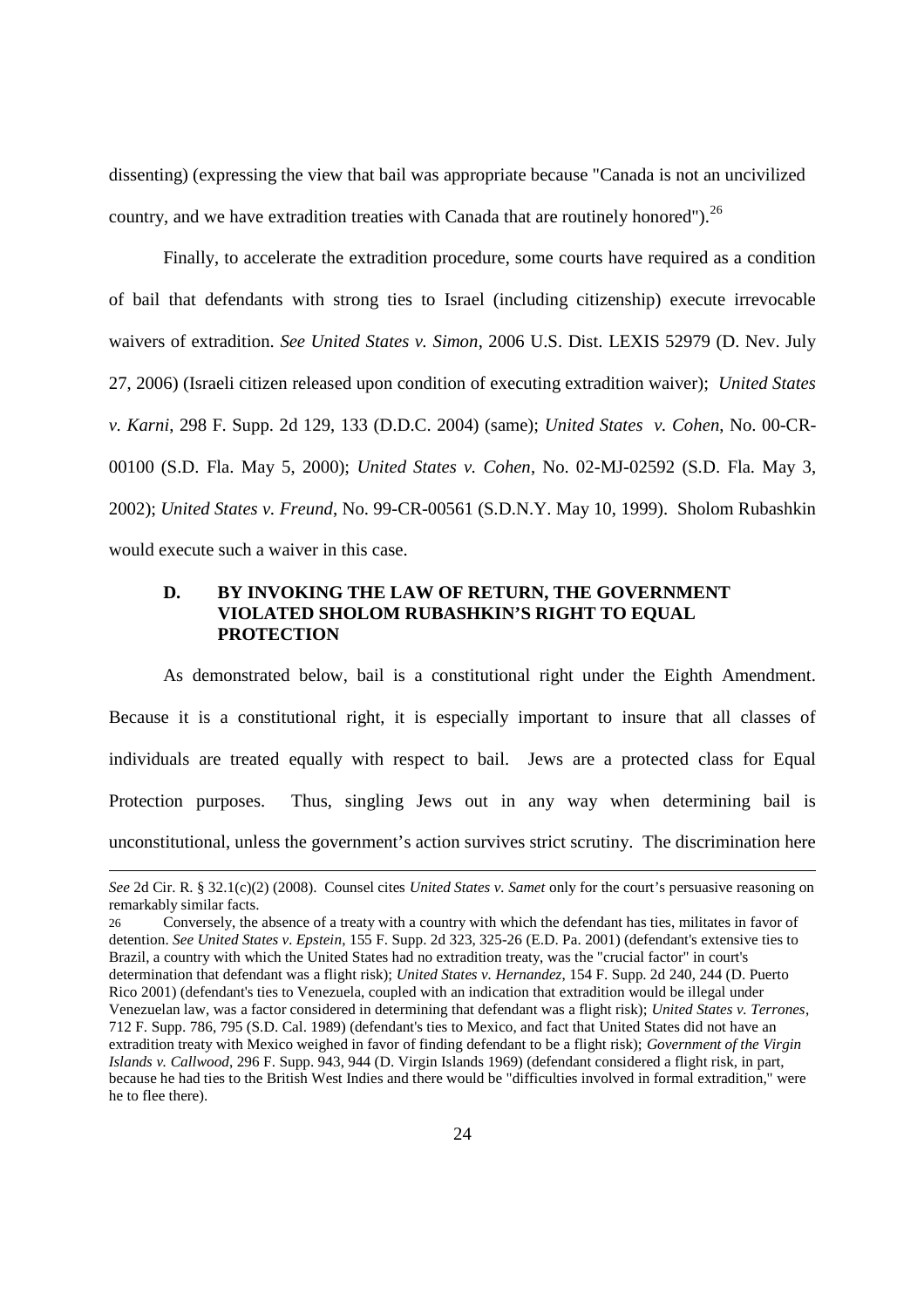cannot survive strict scrutiny at all, especially because there is an effective extradition mechanism in place.

### **1. Bail is Subject to Equal Protection Analysis**

The Eighth Amendment provides that "[e]xcessive bail shall not be required." A defendant cannot be deprived of the right to bail, i.e., liberty, in a manner that violates the Due Process clause of the Fifth Amendment. *United States v. Salerno*, 481 U.S. 739, 750 (1987); *Foucha v. Louisiana*, 504 U.S. 71, 83 (1992) (citing *Salerno*, 481 U.S. 755). The Fifth Amendment's Due Process clause, applicable to the federal government, contains within it an Equal Protection component.<sup>27</sup> *See, e.g., Bolling v. Sharpe,* 347 U.S. 497 (1954).<sup>28</sup> "[T]he Constitution prohibits selective enforcement of the law based on considerations such as race. . . . [T]he constitutional basis for objecting to intentionally discriminatory application of laws is the Equal Protection Clause." *Whren v. United States,* 517 U.S. 806, 813 (1996).

That is especially true when judicial proceedings are involved. The Equal Protection requirement that discrimination be eliminated from all official proceedings is most compelling in the judicial system. *Powers v. Ohio*, 499 U.S. 400, 415 (1991) (citation omitted). Thus, in determining whether or not to grant bail, the government must act in accordance with Equal

<sup>27</sup> The Fourteenth Amendment's Equal Protection clause applies on its face only to States, and in this case we are, of course, dealing not with a state but with the federal government.

<sup>28</sup> *See also United States v. Sperry Corp*., 493 U.S. 52 (1989) (discussing "the equal protection component of the Due Process Clause" in reviewing the constitutionality of a federal statute); *Immigration & Naturalization Service v. Pangilinan*, 486 U.S. 875 (1988) (considering "the possibility of a violation of the equal protection component of the Fifth Amendment's Due Process Clause" in reviewing action by the federal government); *Weinberger v. Wiesenfeld*, 420 U.S. 636, 638 n. 2 (1975) (referring the "Fifth Amendment equal protection claims")); *U.S. v. Deerling*, 179 F.3d 592, 594 (8th Cir. 1999) ("The equal protection component of the Due Process Clause of the Fifth Amendment precludes selective enforcement of the law based upon an "unjustifiable" factor such as race."); *Gavin v. Branstad*, 122 F.3d 1081, 1089 (8th Cir. 1997) (examining whether legislation violated the equal protection component of the Fifth Amendment's Due Process Clause).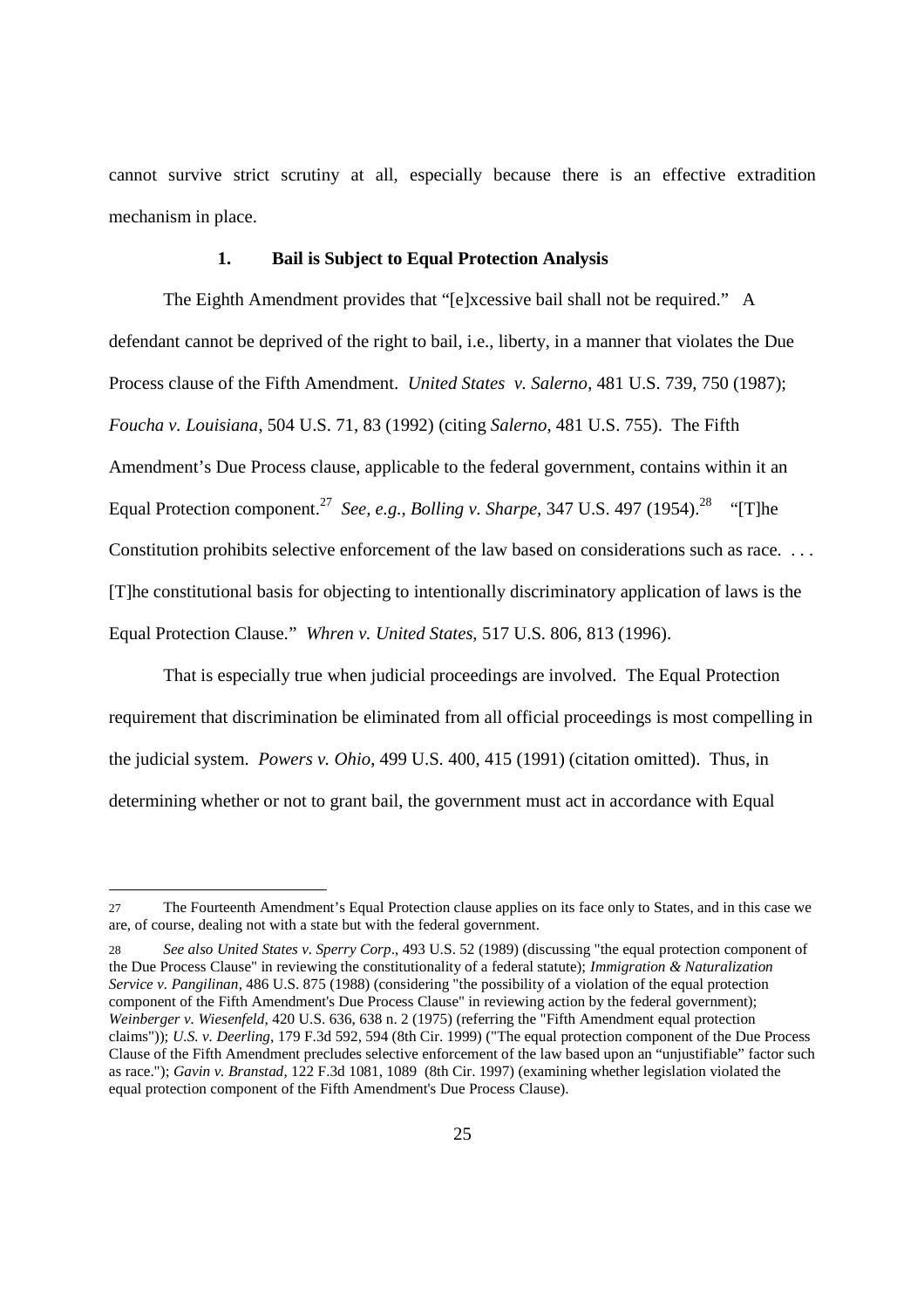Protection principles. *See Hall v. Furlong*, 77 F.3d 261, 364 (10th Cir. 1996); *Pugh v. Rainwater*, 557 F.2d 1189, 1201 (5th Cir. 1977).

Any bail decision that treats Jews differently for purposes of bail is constitutional only if consistent with basic Equal Protection principles.

#### **2**. **Jews are a "Protected Class" for Equal Protection Purposes**

Whether Jews constitute a race or a religion, Jews are nonetheless considered a protected class for constitutional and statutory analysis. *See Shaare Tefila Congregation v. Cobb*, 481 U.S. 615, 617 (1987) (Jews are members of a protected class able to make out claim for racial discrimination under 42 U.S.C. § 1982); *Sinai v. New England Telephone & Telegraph Co*., 3 F.3d 471, 474 (1st Cir. 1993) (Jews are members of a protected class for purposes of § 1981 race discrimination and Title VII national origin discrimination claims); *Jews for Jesus, Inc. v. Jewish Community Relations Council of N.Y., Inc.*, 968 F.2d 286, 291 (2d Cir. 1992) (Jews are members of a protected class able to make out claim for civil rights conspiracy under 42 U.S.C. § 1985(3)); *Shain v. Center for Jewish History, Inc*., 418 F. Supp. 2d 360, 366 (S.D.N.Y. 2005) (Orthodox Jews are members of a protected class for purposes of Title VII religious discrimination claim); *Boex v. OFS Fitel, LLC*, 339 F. Supp. 2d 1352, 1362 (N.D. Ga. 2004) (Jews are members of a protected class for purposes of § 1981 discrimination claims on the basis of race and ancestry); *United States v. Somerstein*, 959 F. Supp. 592, 595 (E.D.N.Y. 1997) (whether persons of the Jewish faith are considered a religion or a race or both, they are members of a protected class such that the *Batson* rule applies to government's use of peremptory challenges).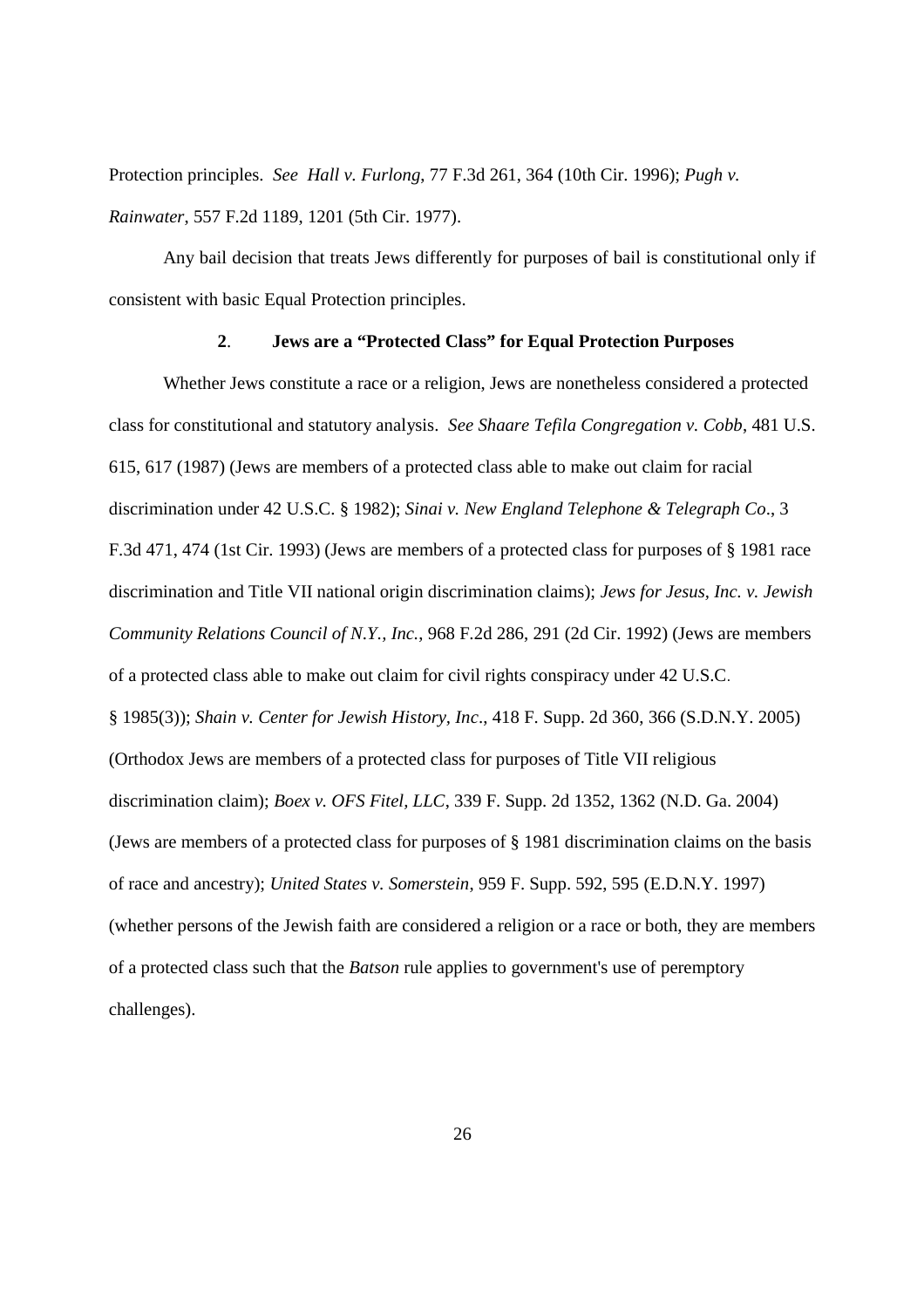As shown below, because Jews are a protected class, any action by the government that treats Jews differently than non-Jews can be upheld only if it can withstand strict scrutiny, the most rigorous level of scrutiny in the realm of constitutional analysis.

# **3**. **Because Jews are a Protected Class, any Judicial Rule that Operates to Their Collective Disadvantage Must be Subjected to Strict Scrutiny**

When a classification operates to the peculiar disadvantage of a particular race, equal protection analysis requires that the classification be examined using strict scrutiny. *Massachusetts Bd. of Retirement v. Murgia*, 427 U.S. 307, 312-13 (1976); *see also* Johnson, 543 U.S. at 506 (strict scrutiny is applied to "*all* racial classifications to [assure that government] is pursuing a goal important enough to warrant use of a highly suspect tool") (emphasis in original); *Adarand Constructors, Inc. v. Pena*, 515 U.S. 200, 227 (1995) (all racial classifications imposed by the government must be analyzed by a reviewing court under strict scrutiny).

Because Jews are a protected class, and because treating Jews differently than non-Jews effectively creates a racial or religious classification, strict scrutiny applies. *See Tenafly Eruv Ass'n, Inc. v. Borough of Tenafly*, 309 F.3d 144, 168 (3d Cir. 2002) (government's selective application of ordinance to conduct motivated by Orthodox Jewish beliefs is sufficiently suggestive of discriminatory intent that it must be reviewed with strict scrutiny); *United States v. DeJesus*, No. CRIM. 99-728(JBS), 2002 WL 32989738, at \*8 (D.N.J. Jan. 24, 2002) (because "categorical striking of a juror based upon denominational affiliation-such as striking a juror solely because he or she is a Catholic, Jew or Muslim" can alternatively be viewed under the framework of both the equal protection clause and the free exercise clause, this Court is of the view that strict scrutiny applies to such challenges.").

### **4**. **The Government's View that Jews Constitute Heightened**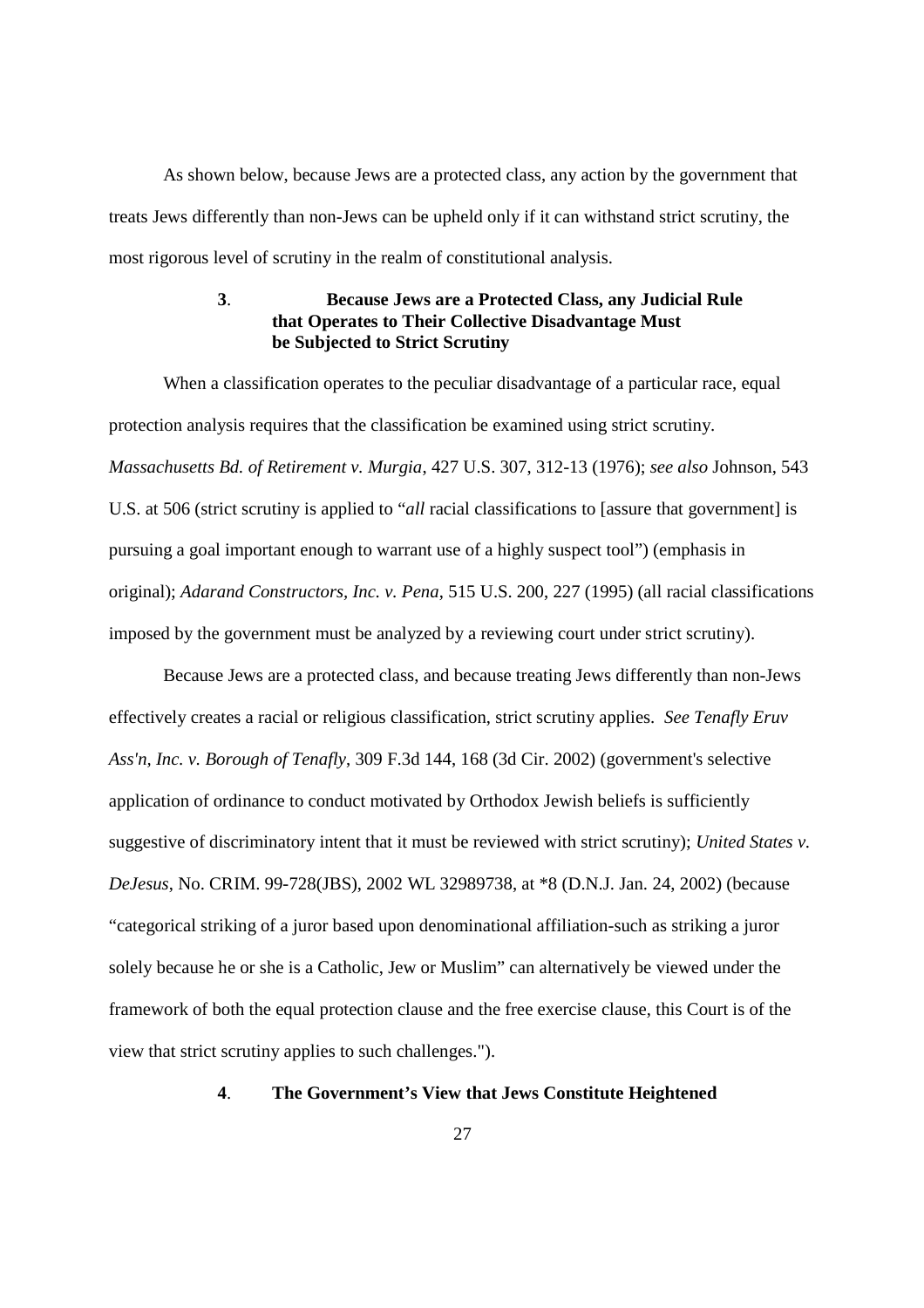#### **Bail Risks Because of the Law of Return Does Not Survive Strict Scrutiny**

"[I]t is the rare case in which ... a law survives strict scrutiny." *Republican Party of Minnesota v. White*, 416 F.3d 738, 763 (8th Cir. 2005) (quoting *Burson v. Freeman*, 504 U.S. 191, 211 (1992)). When government action is subject to strict scrutiny, it "always, or nearly always, is struck down." *Mass. Bd. of Retirement v. Murgia*, 427 U.S. 307, 319 (1976) (Marshall, J., dissenting) (citation omitted); *Britton v. Rogers*, 631 F.2d 572, 576-77 (8th Cir. 1980) ("Typically, strict scrutiny is fatal for the governmental action in question."). Racial classifications in particular have almost always "proven automatically fatal." *Missouri v. Jenkins*, 515 U.S. 70, 121 (1995); *Roe v. Crawford*, 514 F.3d 789, 794 (8th Cir. 2008) ("Racial classifications are viewed as immediately suspect . . . .").<sup>29</sup>

In fact, almost no laws discriminating on the basis of race have been upheld by the Supreme Court — the primary exception being its now-discredited decision in *Korematsu v. United States* condoning the Japanese internment during World Ward II, 323 U.S. 214, 219  $(1944);$ <sup>30</sup> *see also Missouri v. Jenkins*, 515 U.S. at 121 (noting that "aside from two decisions") rendered in the midst of wartime," strict scrutiny has "proven automatically fatal"); *Britton v. Rogers*, 631 F.2d at 576-77 (8th Cir. 1980) (noting that "[i]n only one case has the Supreme Court upheld explicit racial discrimination after applying

<sup>29</sup> The high hurdle posed by the "strict scrutiny" caused one renowned commentator to concluded that "strict scrutiny" has become "'strict' in theory and fatal in fact." Gunther, "The Supreme Court, 1971 Term—Forward: In Search of Evolving Doctrine on a Changing Court: A Model for a new Equal Protection," 86 Harv. L. Rev. 1, 8 (1972).

<sup>30</sup> The Supreme Court has recognized *Korematsu* as "demonstrat[ing] vividly that that even "the most rigid scrutiny" can sometimes fail to detect an illegitimate racial classification." *Adarand Constructors, Inc. v. Pena*, 515 U.S. 200, 236 (1995); *see also id*. at 275 (Ginsburg, J. dissenting) (noting that in [*Korematsu*], scrutiny the Court described as most rigid nonetheless yielded a pass for an odious, gravely injurious racial classification).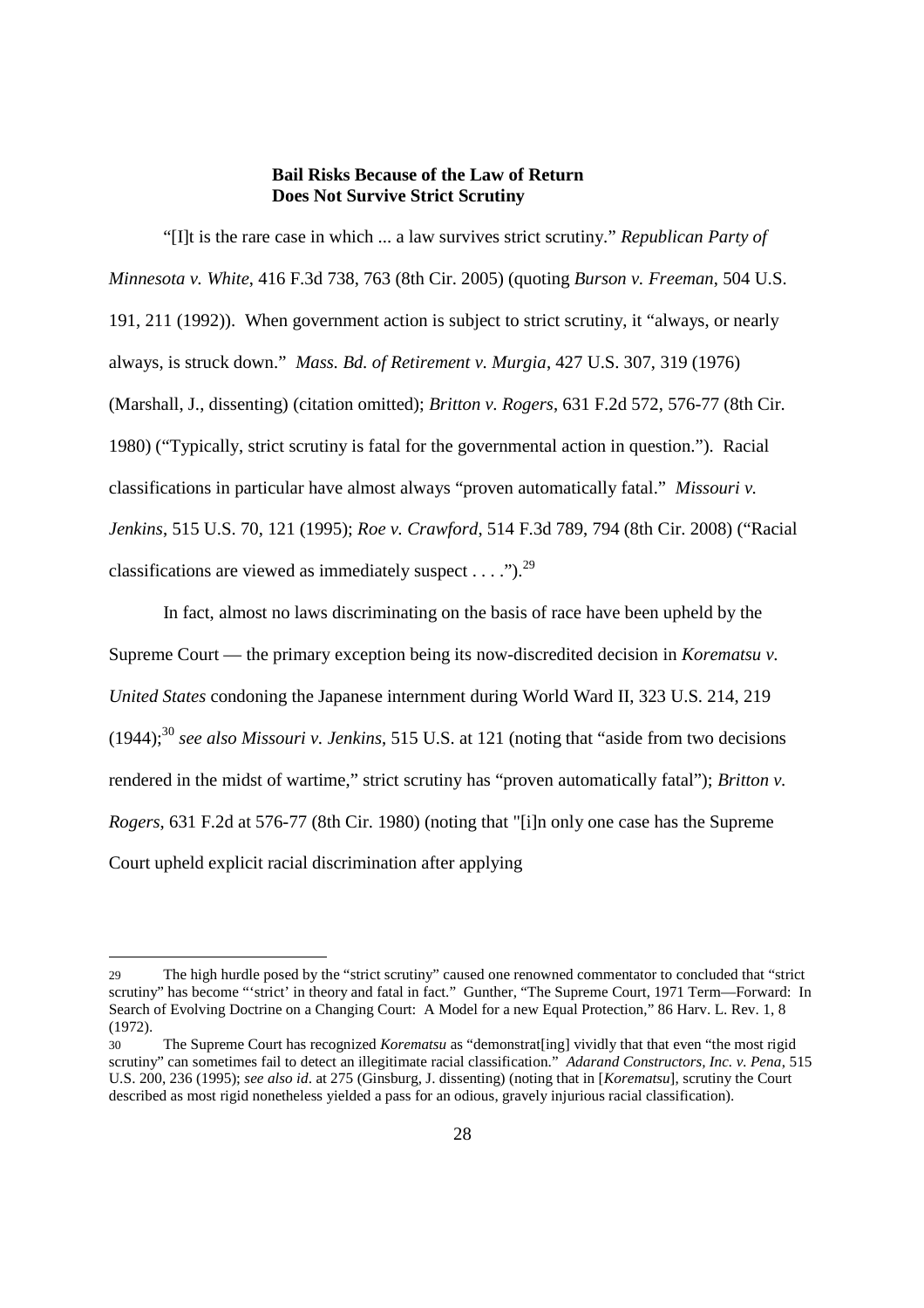strict scrutiny. That was *Korematsu v. United States* . . . . ").<sup>31</sup>

Under strict scrutiny, the government has the burden of proving that its racial classification is a narrowly tailored measure that furthers compelling government interests. *Adarand*, 515 U.S. at 227. As shown below, the government has failed to demonstrate a compelling government interest in a rule that implicates all Jews, and has failed to demonstrate that its interest here cannot be met with a more narrowly tailored approach.

The government clearly has a compelling interest in insuring that defendants are present at trial. *Salerno*, 481 U.S. at 749. But it has no compelling interest in a rule that Jews are a heightened bail risk, for the simple reason that is has failed to demonstrate any statistical correlation between Jews and flight risk. In other words, the government introduced no evidence that Jews are more likely to flee because of the Law of Return than non-Jews. An unproven assumption is fatal in a case subject to strict scrutiny.

If race or religion is ever to enter the analysis (a proposition that the defense rejects), it must, at the very least, be shown to be "statistically related to suspected criminal activity." *Farag v. United States,* 2008 WL 4965167 (E.D.N.Y. November 24, 2008) (quoting Sheri Lynn Johnson, *Race and the Decision to Detain a Suspect,* 93 Yale L.J. 214, 237 (1983)). Time and time again the Courts have rejected any generalized effort, unsupported by strong statistics, to attribute suspected illegal activity to any ethnic group. "Where . . . any substantial number . . . of people share a specific characteristic, that characteristic is of little or no probative value in determining criminality. *United States v. Montero-Comargo*, 208 F.3d 1122, 1131 (9<sup>th</sup> Cir. 2000) (en banc). In *Montero-Comargo,* the Ninth Circuit, sitting en banc, applied strict scrutiny

<sup>31</sup> There have also been a smattering of decisions such as *Grutter v. Bollinger*, 539 U.S. 306 (2003), upholding race-based policies designed to remedy past discrimination. *See* H. Lau, Formalism: From Racial Integration to Same-Sex Marriage, 59 Hastings L.J. 843, 849 (2008) (identifying only two exceptions since 1972).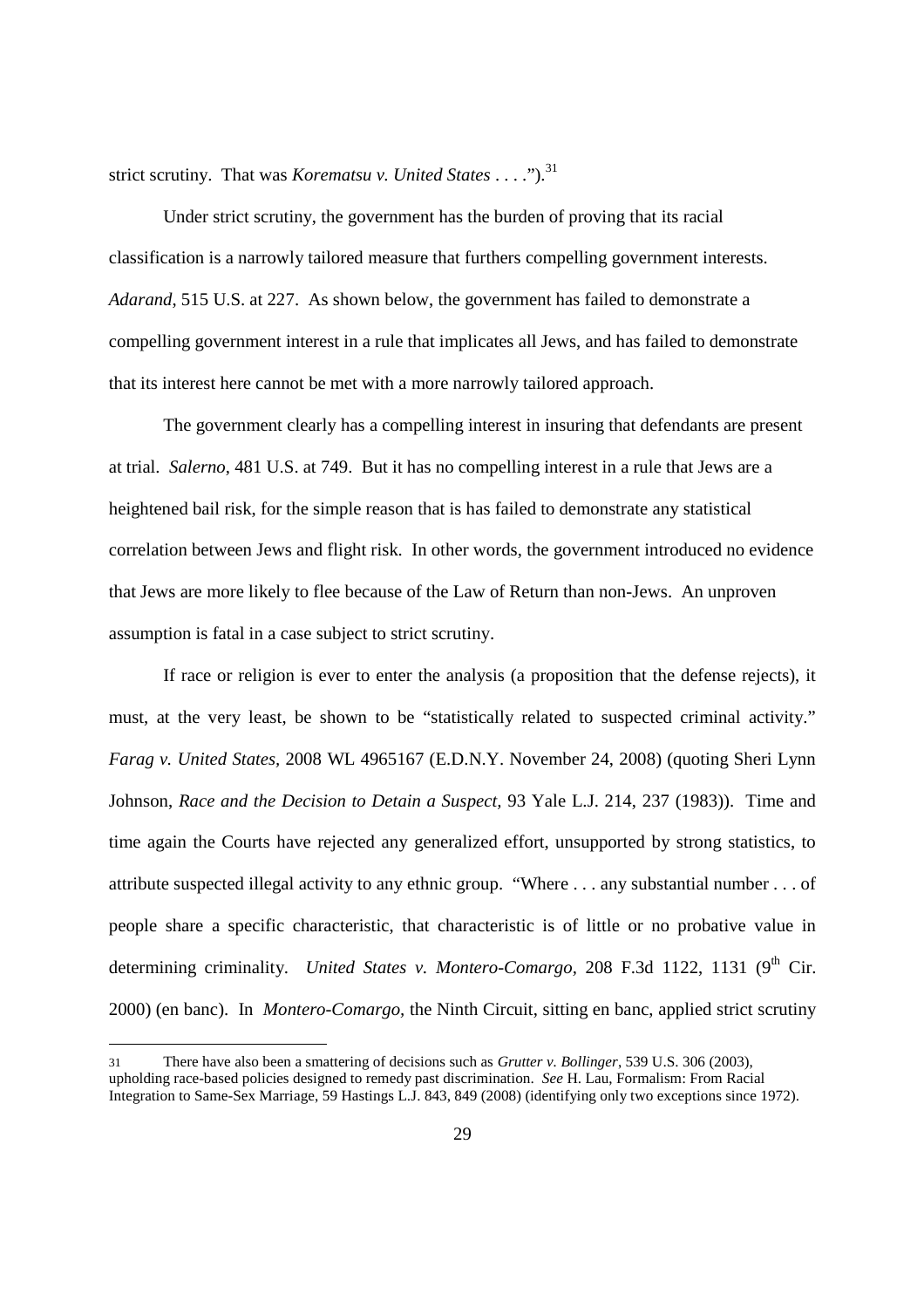in concluding that Hispanic appearance may not be considered as a factor in determining whether particularized reasonable suspicion exists for an investigatory stop near the Mexican border. The Court came to that conclusion after carefully examining the population statistics in California and finding that the government failed to meet its burden of demonstrating a correlation between Hispanic appearance and status as an illegal alien. *Id.* at  $1134-35$ <sup>32</sup> That is the view of the Eighth Circuit as well. *See United States v. Clay*, 640 F.2d 157, 159 (8<sup>th</sup> Cir. 1981) ("this court has consistently rejected the use of race in combination with other factors" to conclude that a defendant committed a crime that would justify a search or seizure); *United States v. Hayden,* 740 F. Supp. 650, 653 (S.D. Iowa 1990) ("defendants' race would provide no basis for a reasonable suspicion, and it would be fundamentally wrong for an officer to act, even in small part, on the basis of a motorist's race.").

The absence of any strong statistical evidence was fatal to the government's claim that it can consider Arab ethnicity to be considered as a factor in determining whether there is probable cause to believe that an individual may be involved in terrorism.

Even granting that all of the participants in the 9/11 attacks were Arabs, and even assuming *arguendo* that a large proportion of would-be anti-American terrorists are Arabs, the likelihood that *any given airline passenger* of Arab ethnicity is a terrorist is so negligible that Arab ethnicity has no probative value in particularized reasonable-suspicion or probable-cause determination.

*Farag*, 2008 WL 4965167 at \*21 (citing cases) (emphasis in original).

<sup>32</sup> The Ninth Circuit noted that the Supreme Court in *United States v. Birgnoni-Ponce,* 422 U.S. 873 (1975), also held that the apparent Mexican ancestry of the occupants of a car, standing alone, does not furnish reasonable grounds for even a "modest" investigatory stop to determine whether the occupants are illegal aliens. *Id* at 884. But then in "brief dictum consisting of only half a sentence," 208 F.3d at 1132, the Supreme Court said that the population statistics of California would make Mexican ancestry relevant , if instead of standing alone it was one of a number of other factors. 25 years later, the Ninth Circuit examined the updated population statistics, as well as subsequent Supreme court law, and concluded that Hispanic appearance is no longer a relevant factor even if considered along with other factors 208 F.3d at 1135.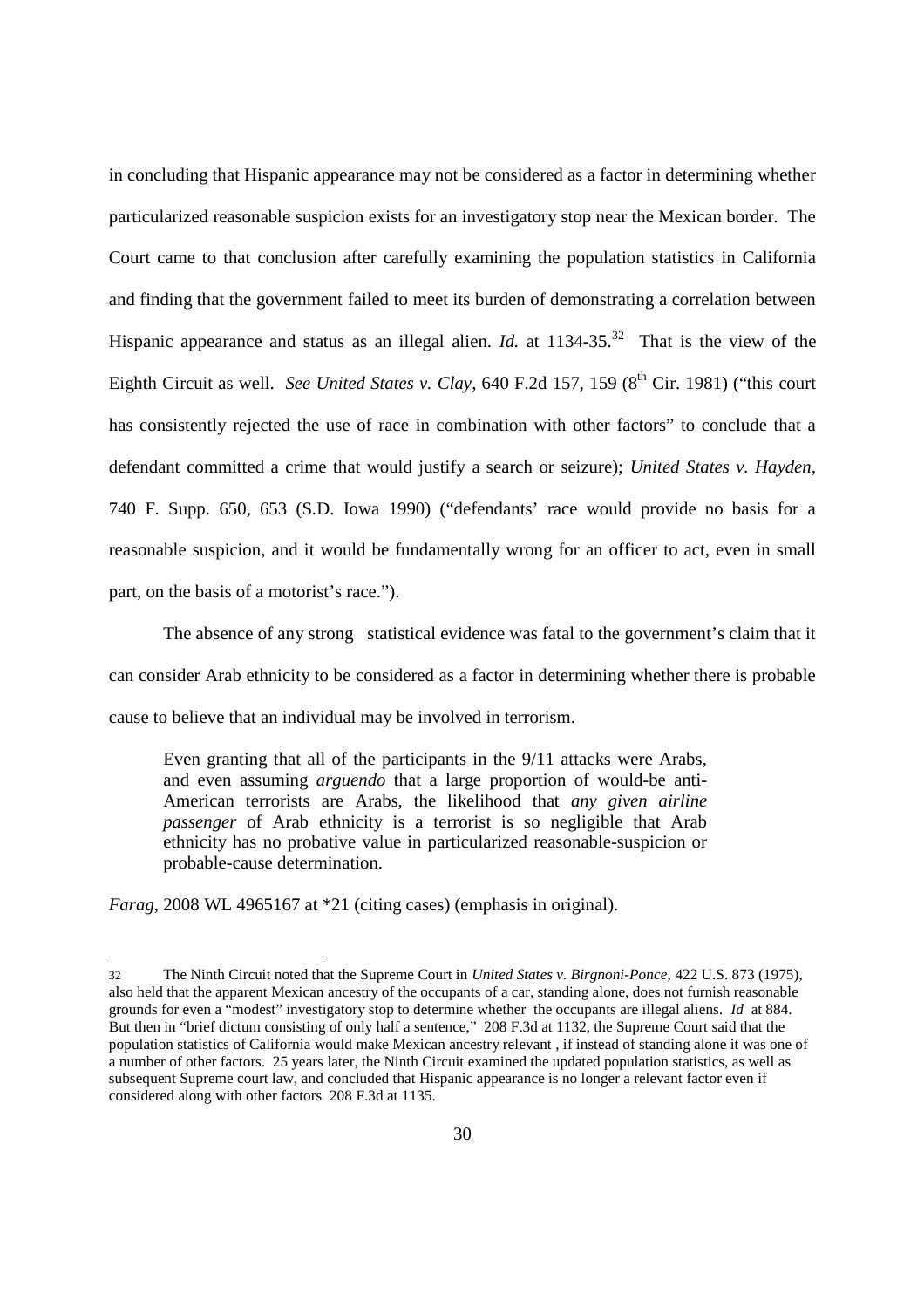For that reason, the government has not demonstrated a compelling interest in invoking the Law of Return.

Moreover, there are clearly narrower, tailored measures, that would be effective rather than subjecting Jews to a different set of standards. Rather than locking Jews up with greater frequency, the United States could rely on the general array of bail conditions, and then utilize the valid, streamlined, regularly-invoked extradition treaty with Israel in those few cases where the defendant actually flees. Certainly it is better to have the government on rare occasion be forced to resort to this streamlined extradition treaty than to brand over five million Americans as bail risks. The government should not be permitted to invoke the Law or Return in the case of every Jewish defendant, including defendants who may not be aware of it, or have no interest in moving to Israel. Otherwise, the government slurs Americans because of a law passed by a foreign country over which these Americans have no control and which they may have no desire to invoke.

Rather than attempting to create a rule that applies to all Jews, the government is requird to engage in a particularized analysis that focuses specifically on Sholom Rubashkin. That would properly shift the inquiry from opportunity to flee to inclination to flee. *See Truong Dinh Hung v. United States*, 439 U.S. at 1329-30 (fact that defendant had ties to Vietnam and that U.S. "would have no means to procure his return," if he fled indicated an opportunity to flee, but not an inclination to flee; thus, lower court's bail revocation was reversed). That would individualize the determination in a constitutionally permissible way. Thus, for example, the government can point to his hotel receipt, for what little that is worth. That would constitute the individualized determination that Sholom Rubashkin is entitled to.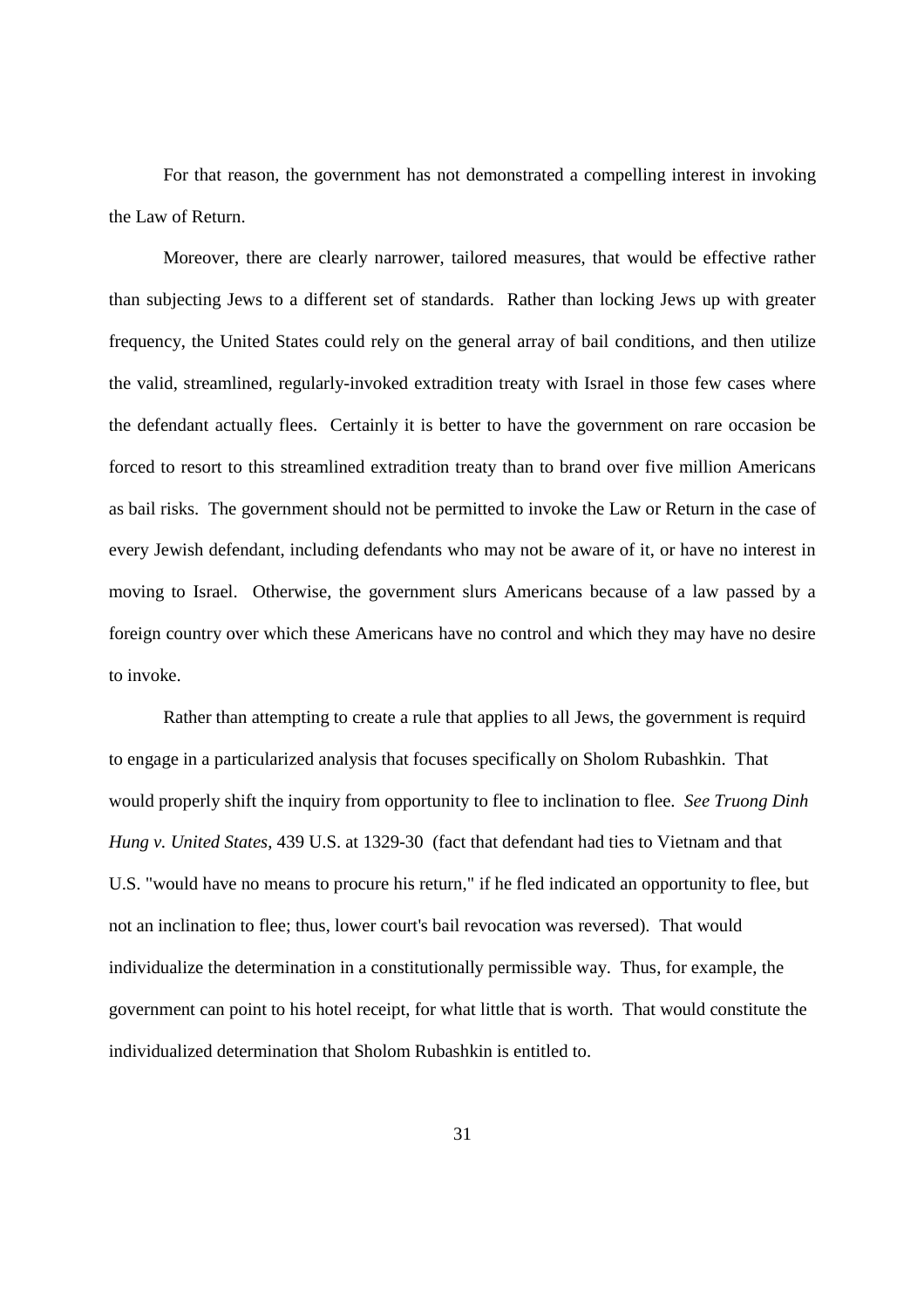The government's heavy handed effort in this case, without any individualization, without any statistical support, when other, less drastic means are available, is constitutionally barred. Race or religion is a prohibited factor which cannot play a role, even in combination with other factors, in the bail determination.

# **V. CONCLUSION**

Sholom Rubashkin urges this Court to revoke the prior Order of Detention and release him on bail on the conditions the defense proposes, or any others the Court deems reasonable.

Respectfully submitted,

\_\_\_\_\_\_\_*s/F. Montgomery Brown*\_\_\_\_\_\_\_ F. MONTGOMERY BROWN AT001209 BROWN & SCOTT, P.L.C. 1001 Office Park Road, Suite 108 West Des Moines, Iowa 50265 Telephone: (515) 225-0101 Facsimile: (515) 225-3737 Hskrfan@brownscott.com ATTORNEY FOR DEFENDANT

\_\_\_\_\_\_\_*s/Guy R. Cook*\_\_\_\_\_\_\_ GUY R. COOK GREFE & SIDNEY, P.L.C. 2222 Grand Avenue Des Moines, Iowa 50312 Telephone: (515) 245-4300 Facsimile: (515) 245-4452 gcook@grefesidney.com ATTORNEY FOR DEFENDANT

Original filed.